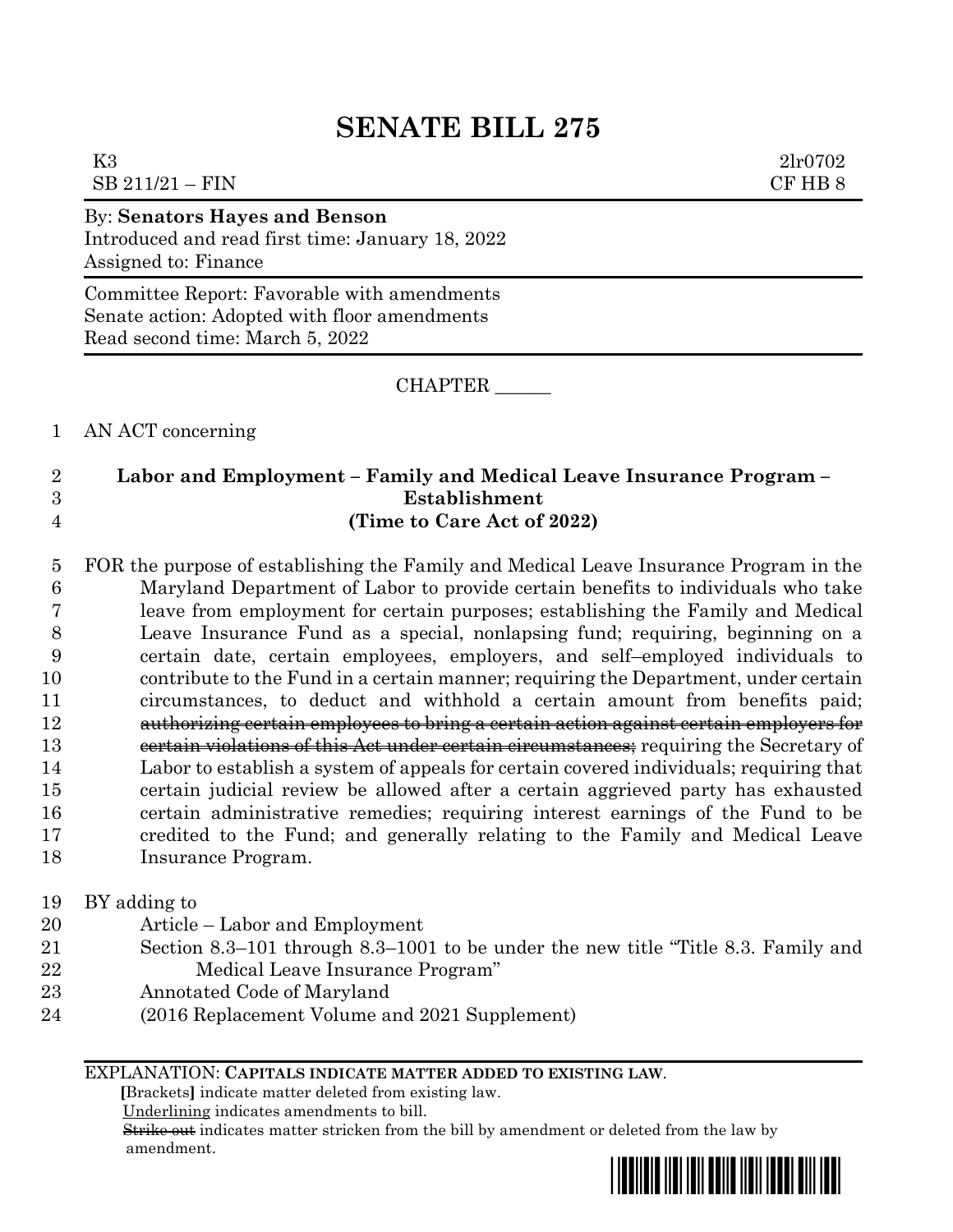- BY repealing and reenacting, without amendments,
- Article State Finance and Procurement
- Section 6–226(a)(2)(i)
- Annotated Code of Maryland
- (2021 Replacement Volume)
- BY repealing and reenacting, with amendments,
- Article State Finance and Procurement
- Section 6–226(a)(2)(ii)144. and 145.
- Annotated Code of Maryland
- (2021 Replacement Volume)
- BY adding to
- Article State Finance and Procurement
- Section 6–226(a)(2)(ii)146.
- Annotated Code of Maryland
- (2021 Replacement Volume)

# SECTION 1. BE IT ENACTED BY THE GENERAL ASSEMBLY OF MARYLAND, That the Laws of Maryland read as follows:

- **Article – Labor and Employment**
- **TITLE 8.3. FAMILY AND MEDICAL LEAVE INSURANCE PROGRAM.**
- **SUBTITLE 1. DEFINITIONS; GENERAL PROVISIONS.**
- **8.3–101.**

 **(A) IN THIS TITLE THE FOLLOWING WORDS HAVE THE MEANINGS INDICATED.**

 **(B) "APPLICATION YEAR" MEANS THE 12–MONTH PERIOD BEGINNING ON THE FIRST DAY OF THE CALENDAR WEEK IN WHICH A COVERED INDIVIDUAL FILES AN APPLICATION FOR BENEFITS.**

 **(C) "BENEFITS" MEANS THE MONEY PAYABLE UNDER THIS TITLE TO A COVERED INDIVIDUAL.**

 **(D) "COVERED EMPLOYEE" MEANS AN EMPLOYEE WHO HAS WORKED AT LEAST 680 HOURS OVER THE 12–MONTH PERIOD IMMEDIATELY PRECEDING THE DATE ON WHICH LEAVE IS TO BEGIN.**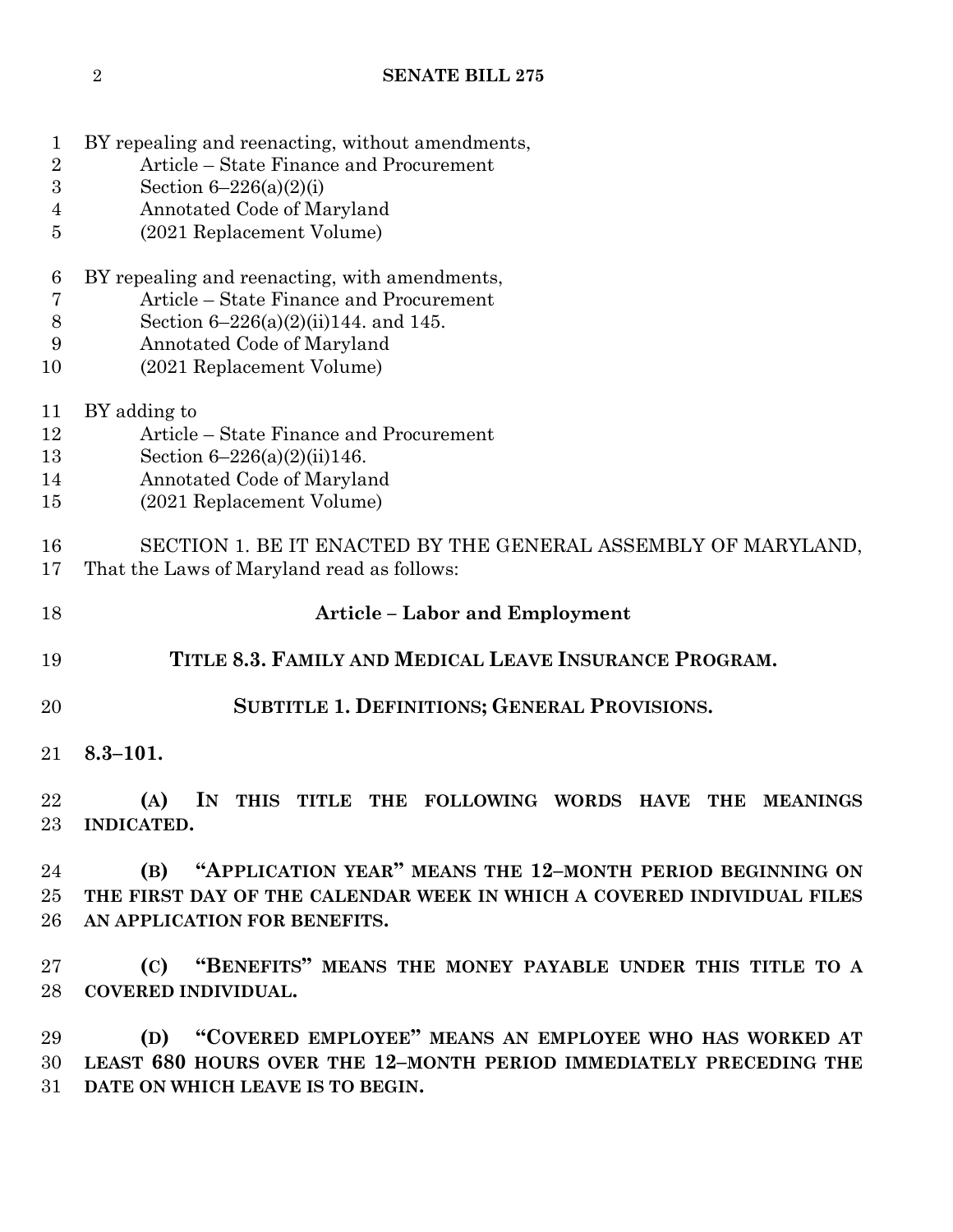**(E) "COVERED INDIVIDUAL" MEANS A COVERED EMPLOYEE OR A SELF–EMPLOYED INDIVIDUAL WHO ELECTS TO PARTICIPATE IN THE PROGRAM UNDER § 8.3–201 OF THIS TITLE.**

**(F) "DEPARTMENT" MEANS THE MARYLAND DEPARTMENT OF LABOR.**

 **(G) "DEPLOYMENT" MEANS A SERVICE MEMBER ACTING UNDER OFFICIAL ORDERS WHO, ON ANY DAY, IS PERFORMING SERVICE IN A TRAINING EXERCISE OR OPERATION AT A LOCATION OR UNDER CIRCUMSTANCES THAT MAKE IT IMPOSSIBLE OR INFEASIBLE FOR THE SERVICE MEMBER TO SPEND OFF–DUTY TIME IN THE HOUSING IN WHICH THE SERVICE MEMBER RESIDES WHEN ON GARRISON DUTY AT THE SERVICE MEMBER'S PERMANENT DUTY STATION OR HOMEPORT.**

 **(G) (H) (1) "EMPLOYER" MEANS A PERSON OR GOVERNMENTAL ENTITY THAT EMPLOYS AT LEAST ONE INDIVIDUAL IN THE STATE.**

**(2) "EMPLOYER" DOES NOT INCLUDE AN INDIVIDUAL WHO:**

 **(I) IS THE SOLE OWNER OF A SOLE PROPRIETORSHIP, LIMITED LIABILITY COMPANY, C CORPORATION, OR S CORPORATION; AND**

 **(II) IS THE ONLY INDIVIDUAL EMPLOYED BY THE SOLE PROPRIETORSHIP, LIMITED LIABILITY COMPANY, C CORPORATION, OR S CORPORATION.**

**(H) (I) "FAMILY MEMBER" MEANS:**

 **(1) A BIOLOGICAL CHILD, AN ADOPTED CHILD, A FOSTER CHILD, OR A STEPCHILD OF THE COVERED INDIVIDUAL;**

 **(2) A CHILD FOR WHOM THE COVERED INDIVIDUAL HAS LEGAL OR PHYSICAL CUSTODY OR GUARDIANSHIP;**

 **(3) A CHILD FOR WHOM THE COVERED INDIVIDUAL STANDS IN LOCO PARENTIS, REGARDLESS OF THE CHILD'S AGE;**

 **(4) A BIOLOGICAL PARENT, AN ADOPTIVE PARENT, A FOSTER PARENT, OR A STEPPARENT OF THE COVERED INDIVIDUAL OR OF THE COVERED INDIVIDUAL'S SPOUSE;**

 **(5) THE LEGAL GUARDIAN OF THE COVERED INDIVIDUAL OR THE WARD OF THE COVERED INDIVIDUAL OR OF THE COVERED INDIVIDUAL'S SPOUSE;**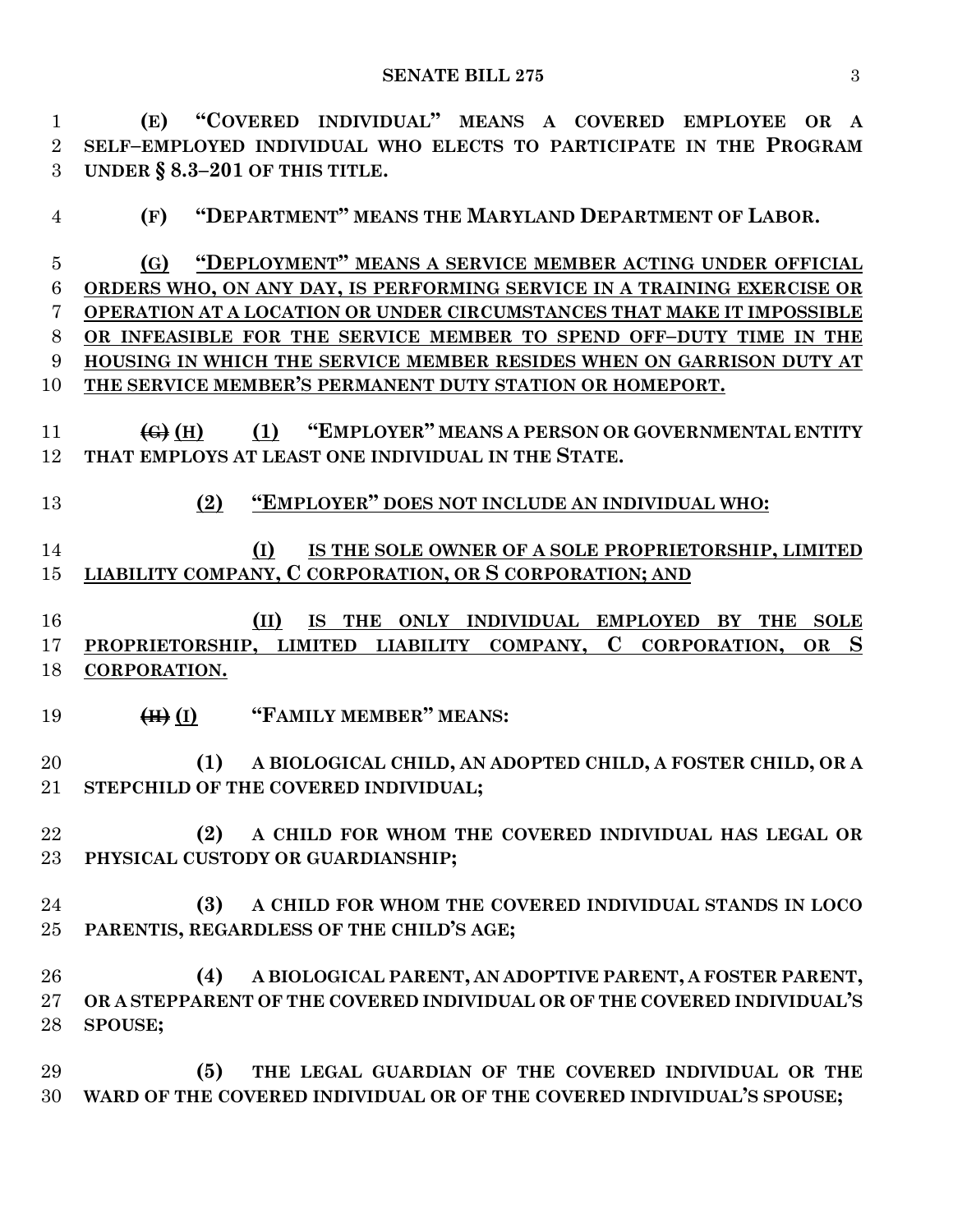#### **SENATE BILL 275**

 **(6) AN INDIVIDUAL WHO ACTED AS A PARENT OR STOOD IN LOCO PARENTIS TO THE COVERED INDIVIDUAL OR THE COVERED INDIVIDUAL'S SPOUSE WHEN THE COVERED INDIVIDUAL OR THE COVERED INDIVIDUAL'S SPOUSE WAS A MINOR;**

**(7) THE SPOUSE OF THE COVERED INDIVIDUAL;**

 **(8) A BIOLOGICAL GRANDPARENT, AN ADOPTED GRANDPARENT, A FOSTER GRANDPARENT, OR A STEPGRANDPARENT OF THE COVERED INDIVIDUAL;**

 **(9) A BIOLOGICAL GRANDCHILD, AN ADOPTED GRANDCHILD, A FOSTER GRANDCHILD, OR A STEPGRANDCHILD OF THE COVERED INDIVIDUAL; OR**

 **(10) A BIOLOGICAL SIBLING, AN ADOPTED SIBLING, A FOSTER SIBLING, OR A STEPSIBLING OF THE COVERED INDIVIDUAL.**

 **(I) (J) "FUND" MEANS THE FAMILY AND MEDICAL LEAVE INSURANCE FUND ESTABLISHED UNDER § 8.3–501 OF THIS TITLE.**

 **(J) (K) "GOVERNMENTAL ENTITY" HAS THE MEANING STATED IN § 8–101 OF THIS ARTICLE.**

**(K) "NEXT OF KIN" MEANS THE NEAREST BLOOD RELATIVE.**

 **(L) "PROGRAM" MEANS THE FAMILY AND MEDICAL LEAVE INSURANCE PROGRAM ESTABLISHED UNDER § 8.3–301 OF THIS TITLE.**

 **(M) "QUALIFYING EXIGENCY" MEANS ANY OF THE FOLLOWING REASONS FOR WHICH LEAVE MAY BE NEEDED BY A FAMILY MEMBER OF A SERVICE MEMBER:**

 **(1) BECAUSE THE SERVICE MEMBER HAS RECEIVED NOTICE OF DEPLOYMENT WITHIN 7 DAYS BEFORE THE DEPLOYMENT IS TO BEGIN;**

 **(2) TO ATTEND MILITARY EVENTS AND RELATED ACTIVITIES INCLUDING FAMILY SUPPORT PROGRAMS RELATED TO THE ACTIVE DUTY OF THE SERVICE MEMBER;**

 **(3) TO ARRANGE, PROVIDE, OR ATTEND CHILD CARE OR SCHOOL ACTIVITIES ONLY WHEN THE SERVICE MEMBER IS ON ACTIVE DUTY CALL OR ACTIVE DUTY STATUS;**

 **(4) TO MAKE FINANCIAL AND LEGAL ARRANGEMENTS FOR THE SERVICE MEMBER'S ABSENCE OR BECAUSE OF THE ABSENCE;**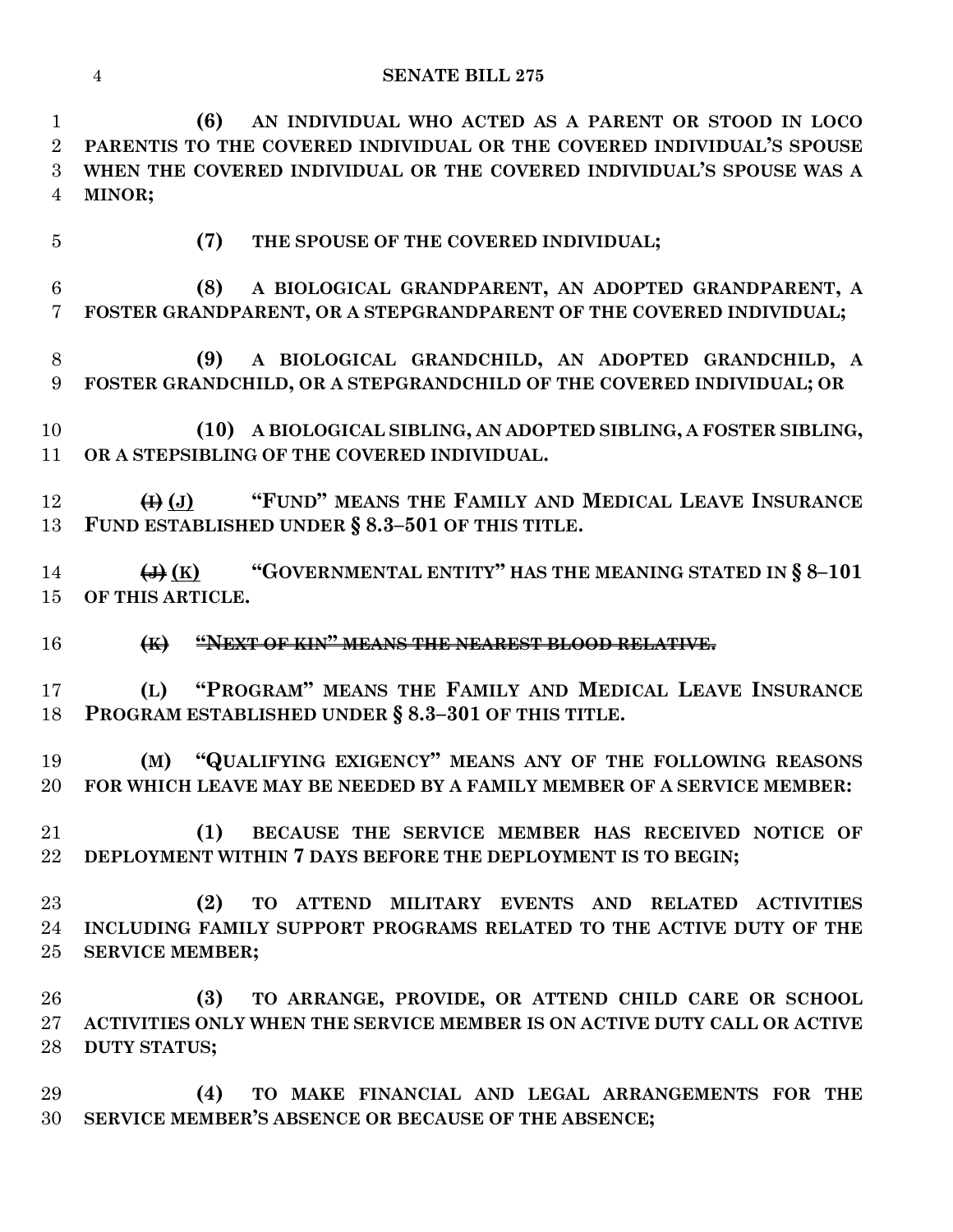| $\mathbf{1}$                     | (5)<br>TO ATTEND COUNSELING THAT:                                                                                                                                                                                 |
|----------------------------------|-------------------------------------------------------------------------------------------------------------------------------------------------------------------------------------------------------------------|
| $\overline{2}$<br>3              | (I)<br>IS NEEDED DUE TO THE ACTIVE DUTY OR CALL TO ACTIVE<br>DUTY STATUS OF THE SERVICE MEMBER; AND                                                                                                               |
| $\overline{4}$<br>$\overline{5}$ | IS PROVIDED BY AN INDIVIDUAL WHO IS NOT A LICENSED<br>(II)<br>HEALTH CARE PROVIDER;                                                                                                                               |
| 6<br>7<br>8                      | TO SPEND UP TO 15 CALENDAR DAYS WITH A SERVICE MEMBER<br>(6)<br>WHO IS ON SHORT-TERM TEMPORARY REST AND RECUPERATION LEAVE DURING<br>THE PERIOD OF DEPLOYMENT;                                                    |
| 9<br>10<br>11                    | ATTEND POSTDEPLOYMENT ACTIVITIES INCLUDING<br>(7)<br><b>TO</b><br>REINTEGRATION SERVICES FOR A PERIOD OF 90 DAYS IMMEDIATELY FOLLOWING<br>THE TERMINATION OF ACTIVE STATUS;                                       |
| 12<br>13                         | (8)<br>TO ATTEND TO MATTERS RELATED TO THE DEATH OF THE<br>SERVICE MEMBER WHILE ON ACTIVE DUTY STATUS;                                                                                                            |
| 14<br>15<br>16                   | (9)<br>TO ARRANGE FOR OR PROVIDE ALTERNATIVE CARE FOR A PARENT<br>OF THE SERVICE MEMBER WHEN THE PARENT IS INCAPABLE OF SELF-CARE AND THE<br>COVERED ACTIVE DUTY OR CALL TO ACTIVE DUTY NECESSITATES A CHANGE; OR |
| 17<br>18<br>19                   | (10) BECAUSE OF ANY OTHER ISSUES THAT ARISE OUT OF ACTIVE DUTY<br>OR A CALL TO ACTIVE DUTY THAT AN EMPLOYER AND COVERED EMPLOYEE AGREE<br><b>SHOULD BE COVERED.</b>                                               |
| 20                               | (N) "SECRETARY" MEANS THE SECRETARY OF LABOR.                                                                                                                                                                     |
| 21<br>$22\,$                     | (0) (1) "SERIOUS HEALTH CONDITION" MEANS AN ILLNESS, AN INJURY,<br>AN IMPAIRMENT, OR A PHYSICAL OR MENTAL CONDITION THAT INVOLVES:                                                                                |
| 23<br>24                         | (I)<br>INPATIENT CARE IN A HOSPITAL, HOSPICE, OR RESIDENTIAL<br>HEALTH CARE FACILITY;                                                                                                                             |
| 25<br>26                         | (II)<br>CONTINUED TREATMENT BY A LICENSED HEALTH CARE<br>PROVIDER; OR                                                                                                                                             |
| 27<br>28<br>29                   | CONTINUED TREATMENT OR SUPERVISION AT HOME BY A<br>(III)<br>LICENSED HEALTH CARE PROVIDER OR OTHER COMPETENT INDIVIDUAL UNDER<br>THE SUPERVISION OF A LICENSED HEALTH CARE PROVIDER.                              |
| 30<br>31                         | "SERIOUS HEALTH CONDITION" INCLUDES AN ILLNESS, AN<br>(2)<br>INJURY, AN IMPAIRMENT, OR A PHYSICAL OR MENTAL CONDITION DESCRIBED IN                                                                                |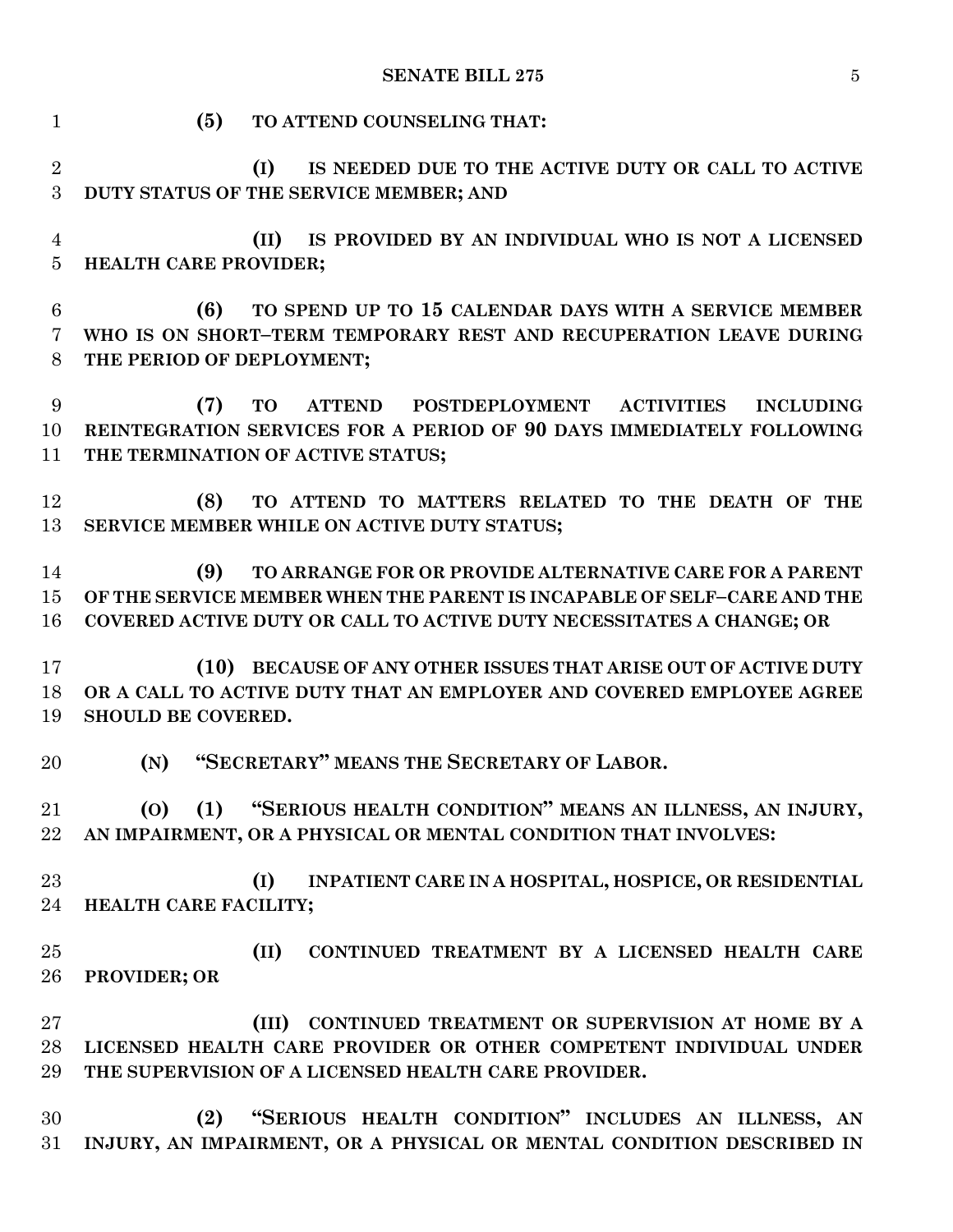**PARAGRAPH (1) OF THIS SUBSECTION THAT CONTINUES OVER AN EXTENDED PERIOD OF TIME AND REQUIRES INTERMITTENT TREATMENT. (P) "SERVICE MEMBER" MEANS AN INDIVIDUAL WHO IS AN ACTIVE DUTY OR FORMER MEMBER OF: (1) THE UNITED STATES ARMED FORCES; (2) A RESERVE COMPONENT OF THE UNITED STATES ARMED FORCES; OR (3) THE NATIONAL GUARD OF ANY STATE. (Q) "TREATMENT" INCLUDES: (1) EXAMINATIONS OR TESTING TO DETERMINE THE EXTENT TO WHICH A SERIOUS HEALTH CONDITION EXISTS OR PERSISTS; (2) ONGOING OR PERIODIC EVALUATIONS OF THE SERIOUS HEALTH CONDITION; AND (3) ACTUAL TREATMENT BY A HEALTH CARE PROVIDER. 8.3–102. (A) (1) THIS SECTION SUBSECTION DOES NOT APPLY TO THE DISCLOSURE OF INFORMATION TO: (1) (I) A PUBLIC EMPLOYEE IN THE PERFORMANCE OF THE PUBLIC EMPLOYEE'S OFFICIAL DUTIES; (2) (II) THE INDIVIDUAL TO WHOM THE INFORMATION RELATES; OR (3) (III) IF AN AUTHORIZED REPRESENTATIVE HAS THE SIGNED AUTHORIZATION OF THE INDIVIDUAL TO WHOM THE INFORMATION RELATES, THE AUTHORIZED REPRESENTATIVE. (B) (2) AN EMPLOYEE OF THE DEPARTMENT MAY NOT DISCLOSE INFORMATION RELATING TO AN INDIVIDUAL WHO HAS APPLIED FOR OR RECEIVED BENEFITS UNDER THIS TITLE. (B) THIS TITLE PREEMPTS THE AUTHORITY OF A LOCAL JURISDICTION TO ENACT A LAW ON OR AFTER JUNE 1, 2022, THAT ESTABLISHES A PAID FAMILY AND** 

**SENATE BILL 275**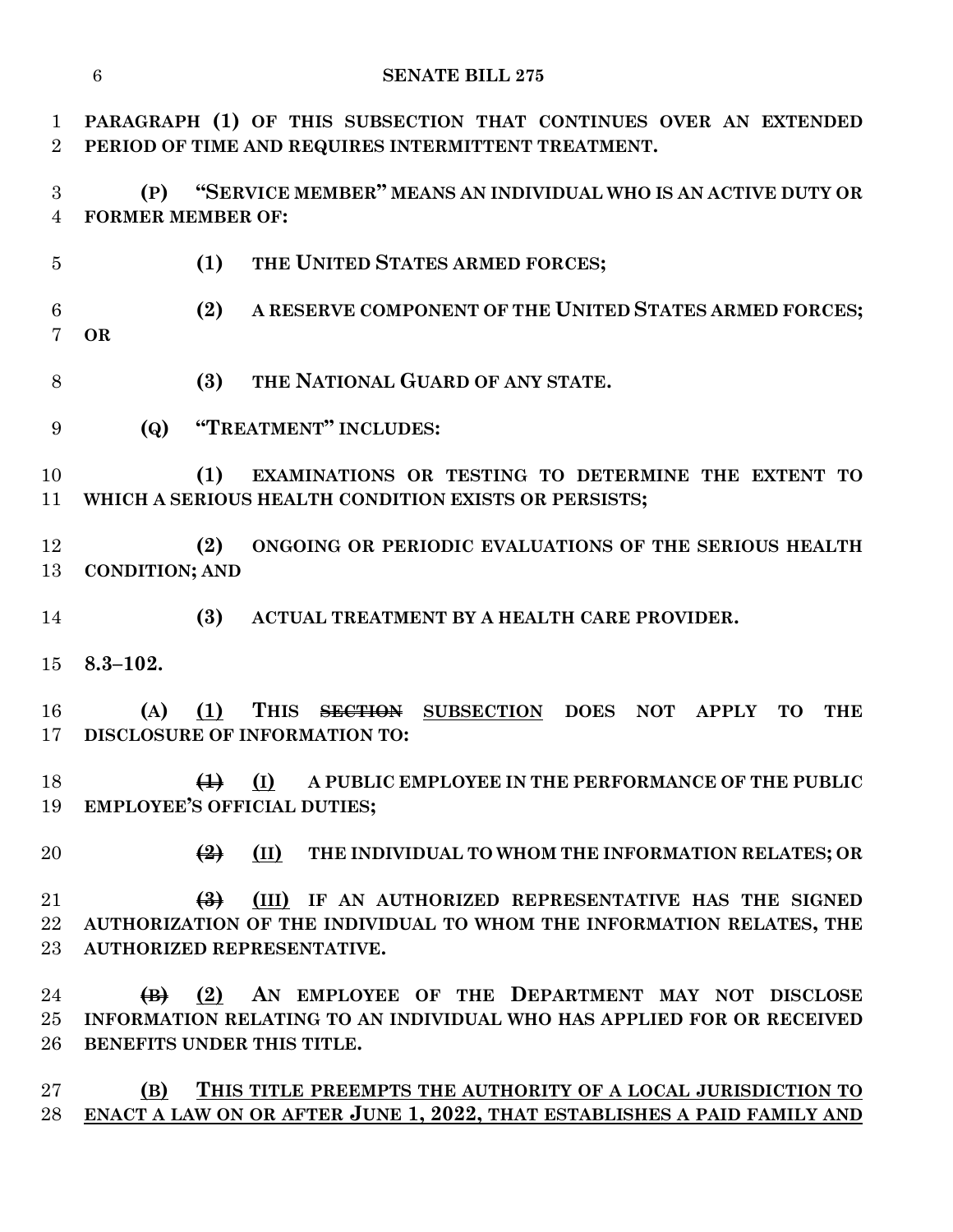| $\mathbf{1}$   | MEDICAL LEAVE INSURANCE PROGRAM FOR EMPLOYEES OF AN EMPLOYER OTHER                                                                             |
|----------------|------------------------------------------------------------------------------------------------------------------------------------------------|
| $\overline{2}$ | THAN THE LOCAL JURISDICTION.                                                                                                                   |
| 3              | <b>SUBTITLE 2. SCOPE OF TITLE.</b>                                                                                                             |
| $\overline{4}$ | $8.3 - 201.$                                                                                                                                   |
| 5              | IN THIS SECTION, "SELF-EMPLOYED INDIVIDUAL" INCLUDES AN<br>(A)                                                                                 |
| 6              | <b>INDIVIDUAL THAT:</b>                                                                                                                        |
|                |                                                                                                                                                |
| 7              | (1)<br>IS THE SOLE OWNER OF A SOLE PROPRIETORSHIP, LIMITED                                                                                     |
| 8              | <b>LIABILITY COMPANY, C CORPORATION, OR S CORPORATION; AND</b>                                                                                 |
|                |                                                                                                                                                |
| 9              | (2)<br><b>IS</b><br>THE ONLY INDIVIDUAL EMPLOYED<br><b>SOLE</b><br>BY<br><b>THE</b>                                                            |
| 10             | PROPRIETORSHIP, LIMITED LIABILITY COMPANY, C CORPORATION,<br>OR S                                                                              |
| 11             | CORPORATION.                                                                                                                                   |
| 12             | (1)<br>A SELF-EMPLOYED INDIVIDUAL MAY ELECT TO PARTICIPATE IN<br>(B)                                                                           |
| 13             | THE PROGRAM BY FILING A WRITTEN NOTICE OF ELECTION WITH THE SECRETARY                                                                          |
| 14             | IN ACCORDANCE WITH REGULATIONS ADOPTED BY THE SECRETARY.                                                                                       |
|                |                                                                                                                                                |
| 15             | AN ELECTION MADE UNDER PARAGRAPH (1) OF THIS SUBSECTION<br>(2)                                                                                 |
| 16             | BECOMES EFFECTIVE ON THE DATE THE WRITTEN NOTICE IS FILED.                                                                                     |
|                |                                                                                                                                                |
| 17             | IF A SELF-EMPLOYED INDIVIDUAL ELECTS TO PARTICIPATE<br>(1)<br>$\left( \mathbf{B} \right)$ (C)                                                  |
| 18<br>19       | IN THE PROGRAM UNDER SUBSECTION $(A)$ (B) OF THIS SECTION, THE INDIVIDUAL<br>SHALL PARTICIPATE FOR AN INITIAL PERIOD OF NOT LESS THAN 3 YEARS. |
|                |                                                                                                                                                |
| 20             | ONCE THE INITIAL PARTICIPATION PERIOD EXPIRES, THE<br>(2)                                                                                      |
| $21\,$         | SELF-EMPLOYED INDIVIDUAL MAY RENEW PARTICIPATION IN THE PROGRAM FOR A                                                                          |
| $22\,$         | PERIOD OF NOT LESS THAN 1 YEAR.                                                                                                                |
|                |                                                                                                                                                |
| 23             | IF THE SELF-EMPLOYED INDIVIDUAL DOES NOT WISH TO RENEW<br>(3)                                                                                  |
| 24             | PARTICIPATION IN THE PROGRAM UNDER PARAGRAPH (2) OF THIS SUBSECTION,                                                                           |
| $25\,$         | 30 DAYS BEFORE THE PARTICIPATION PERIOD<br><b>WITHIN</b><br><b>EXPIRES,</b><br><b>THE</b>                                                      |
| $26\,$         | SELF-EMPLOYED INDIVIDUAL SHALL NOTIFY THE SECRETARY IN WRITING OF THE                                                                          |
| $27\,$         | SELF-EMPLOYED INDIVIDUAL'S WITHDRAWAL FROM THE PROGRAM.                                                                                        |
| 28             | $\left(\theta\right)$ (D)<br>DURING THE PERIOD A SELF-EMPLOYED<br><b>INDIVIDUAL</b>                                                            |
| 29             | PARTICIPATES IN THE PROGRAM, THE SELF-EMPLOYED INDIVIDUAL SHALL PAY                                                                            |
| 30             | THE CONTRIBUTION REQUIRED UNDER § 8.3-601 OF THIS TITLE.                                                                                       |
|                |                                                                                                                                                |

**8.3–202.**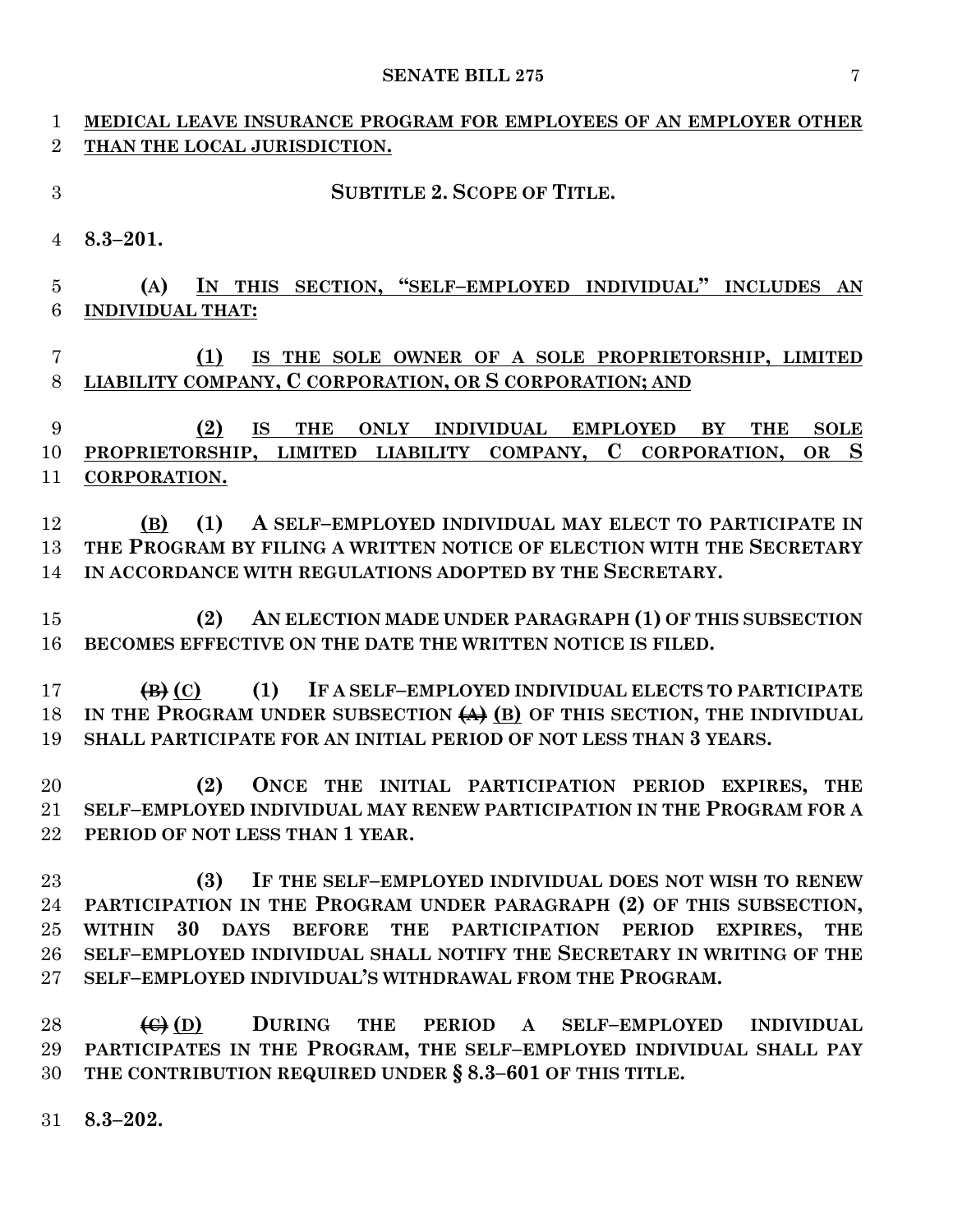**THIS TITLE MAY NOT BE CONSTRUED TO DIMINISH AN EMPLOYER'S OBLIGATION TO COMPLY WITH A COLLECTIVE BARGAINING AGREEMENT OR AN EMPLOYER POLICY THAT ALLOWS AN EMPLOYEE TO TAKE LEAVE FOR A LONGER PERIOD OF TIME THAN THE EMPLOYEE WOULD BE ABLE TO RECEIVE BENEFITS UNDER THIS TITLE.**

**8.3–203.**

 **(A) AN EMPLOYEE'S RIGHT TO BENEFITS UNDER THIS TITLE MAY NOT BE DIMINISHED BY A COLLECTIVE BARGAINING AGREEMENT ENTERED INTO OR RENEWED OR BY AN EMPLOYER POLICY ADOPTED OR RETAINED ON OR AFTER JUNE 1, 2022.**

 **(B) AN AGREEMENT TO WAIVE THE EMPLOYEE'S RIGHTS UNDER THIS TITLE IS VOID AS AGAINST PUBLIC POLICY.**

**SUBTITLE 3. ESTABLISHMENT OF PROGRAM.**

**8.3–301.**

 **THERE IS A FAMILY AND MEDICAL LEAVE INSURANCE PROGRAM IN THE DEPARTMENT.**

**8.3–302.**

 **THE PURPOSE OF THE PROGRAM IS TO PROVIDE TEMPORARY BENEFITS TO A COVERED INDIVIDUAL WHO IS TAKING LEAVE FROM EMPLOYMENT:**

 **(1) TO CARE FOR A CHILD DURING THE FIRST YEAR AFTER THE CHILD'S BIRTH OR AFTER THE PLACEMENT OF THE CHILD THROUGH FOSTER CARE, KINSHIP CARE, OR ADOPTION;**

 **(2) TO CARE FOR A FAMILY MEMBER WITH A SERIOUS HEALTH CONDITION;**

 **(3) BECAUSE THE COVERED INDIVIDUAL HAS A SERIOUS HEALTH CONDITION THAT RESULTS IN THE COVERED INDIVIDUAL BEING UNABLE TO PERFORM THE FUNCTIONS OF THE COVERED INDIVIDUAL'S POSITION;**

 **(4) TO CARE FOR A SERVICE MEMBER WHO IS THE COVERED INDIVIDUAL'S NEXT OF KIN; OR**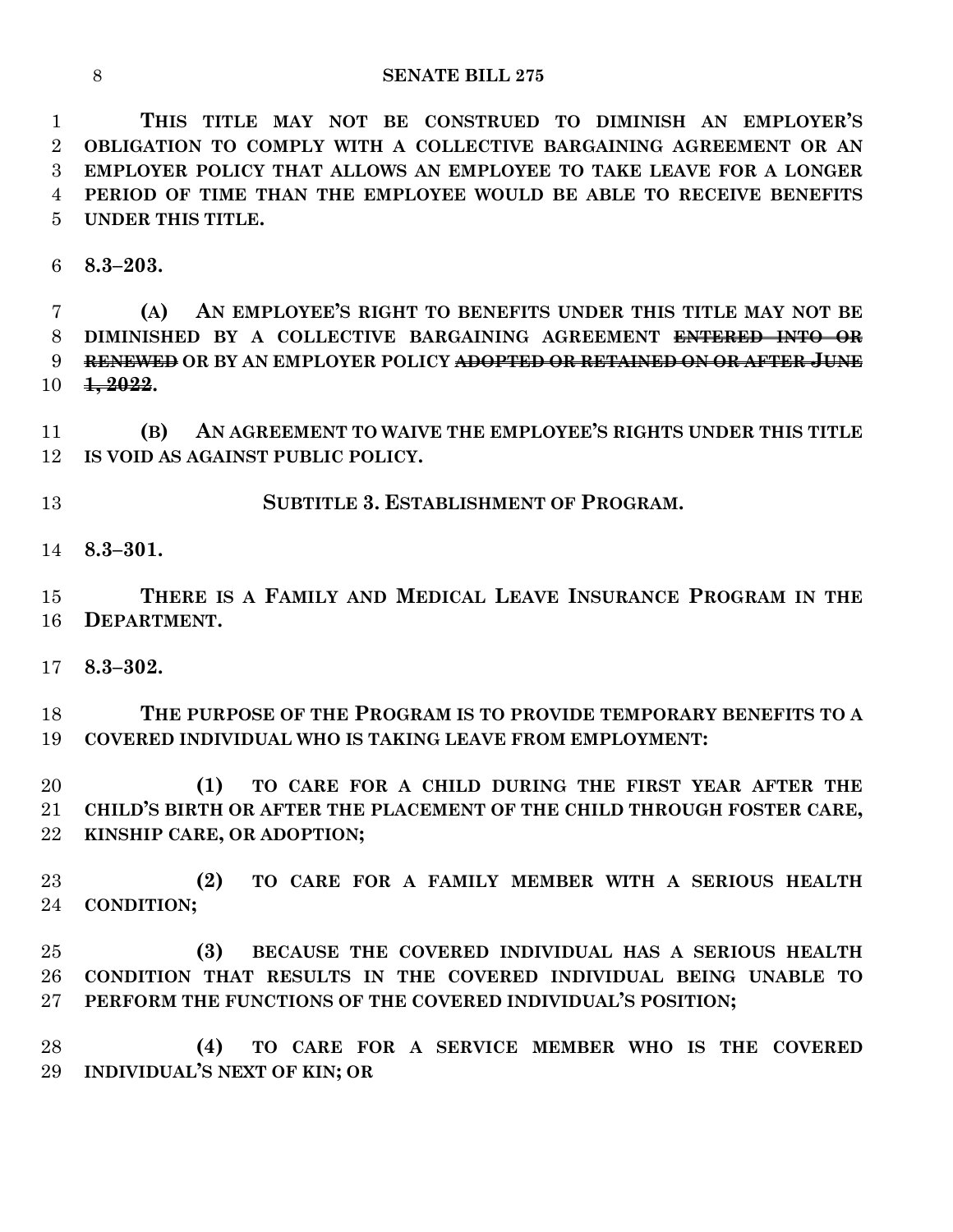**(5) BECAUSE THE COVERED INDIVIDUAL HAS A QUALIFYING EXIGENCY ARISING OUT OF THE DEPLOYMENT OF A SERVICE MEMBER WHO IS A FAMILY MEMBER OF THE COVERED INDIVIDUAL.**

**SUBTITLE 4. ADMINISTRATION.**

**8.3–401.**

 **THIS TITLE SHALL BE ADMINISTERED UNDER THE SUPERVISION OF THE SECRETARY.**

**8.3–402.**

 **THE SECRETARY MAY DELEGATE TO AN EMPLOYEE OF THE DEPARTMENT ANY POWER OR DUTY THAT IS REASONABLE AND PROPER FOR THE ADMINISTRATION OF THIS TITLE.**

- **8.3–403.**
- **(A) THE SECRETARY SHALL:**

 **(1) SUBJECT TO SUBSECTION (B) OF THIS SECTION, ADOPT REGULATIONS NECESSARY TO CARRY OUT THIS TITLE;**

 **(2) ESTABLISH PROCEDURES AND FORMS FOR FILING CLAIMS FOR BENEFITS, INCLUDING:**

 **(I) PROCEDURES FOR NOTIFYING AN EMPLOYER WITHIN 5 BUSINESS DAYS AFTER AN EMPLOYEE OF THE EMPLOYER FILES A CLAIM FOR BENEFITS UNDER THIS TITLE; AND**

 **(II) NOTICES OF ELECTIONS BY SELF–EMPLOYED INDIVIDUALS FOR BENEFITS UNDER § 8.3–201 OF THIS TITLE;**

 **(3) USE INFORMATION–SHARING AND INTEGRATION TECHNOLOGY TO FACILITATE THE DISCLOSURE OF RELEVANT INFORMATION OR RECORDS NEEDED FOR THE ADMINISTRATION OF THIS TITLE; AND**

 **(4) SUBJECT TO SUBSECTION (D) OF THIS SECTION, CARRY OUT A PUBLIC EDUCATION PROGRAM.**

 **(B) THE REGULATIONS ADOPTED UNDER SUBSECTION (A)(1) OF THIS SECTION SHALL BE CONSISTENT WITH REGULATIONS ADOPTED TO IMPLEMENT THE FEDERAL FAMILY AND MEDICAL LEAVE ACT AND ANY RELEVANT STATE LAWS TO**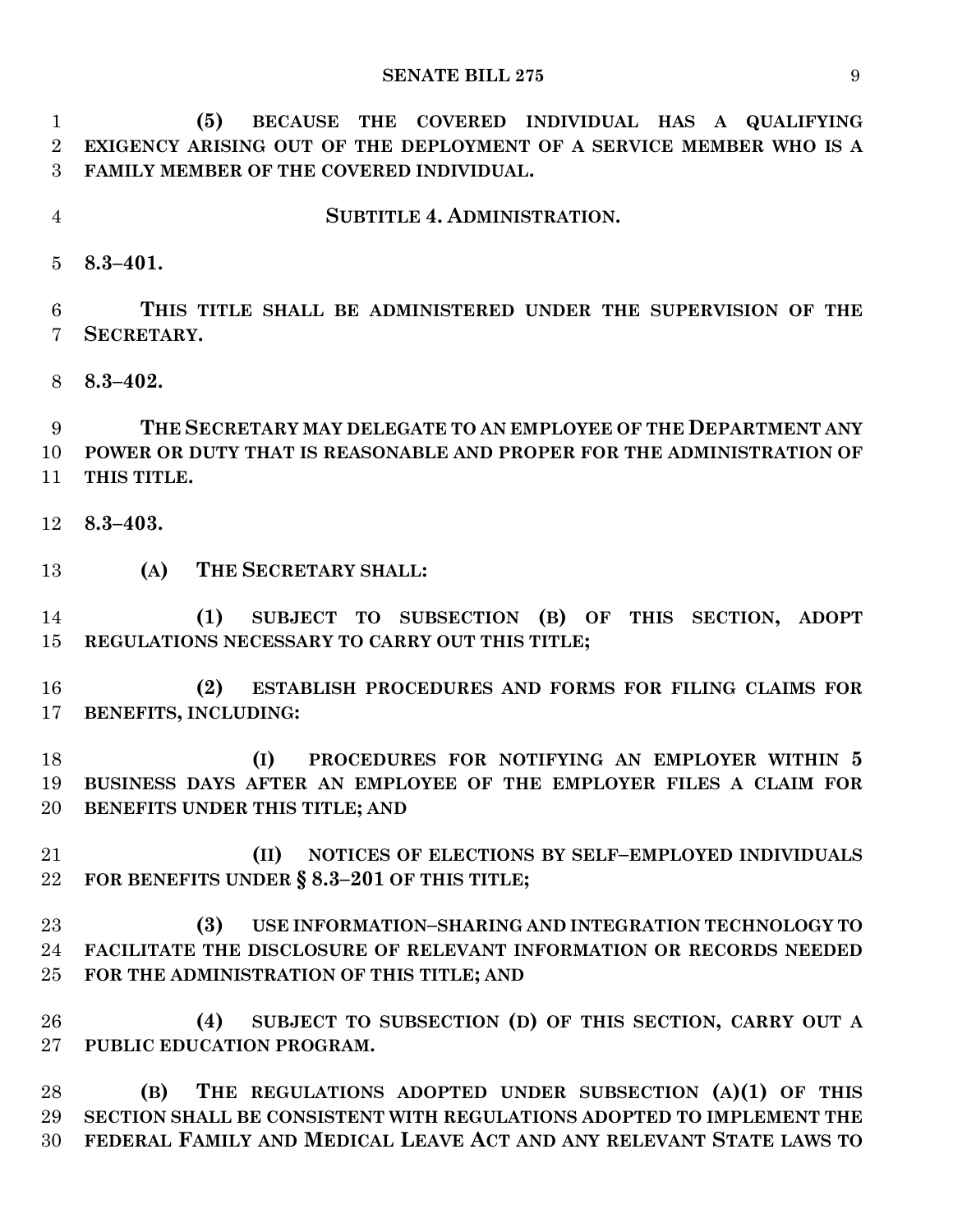**THE EXTENT THAT THE ADOPTED REGULATIONS DO NOT CONFLICT WITH THIS TITLE.**

 **(C) (1) SUBJECT TO PARAGRAPH (2) OF THIS SUBSECTION, A COVERED INDIVIDUAL UNDER § 8.3–302(2), (3), (4), OR (5) OF THIS TITLE SHALL PROVIDE CERTIFICATION FOR A CLAIM FOR BENEFITS UNDER THIS TITLE.**

 **(2) A CERTIFICATION FOR A CLAIM FOR BENEFITS FOR A COVERED INDIVIDUAL UNDER § 8.3–302(2), (3), OR (4) OF THIS TITLE SHALL INCLUDE:**

 **(I) THE DATE ON WHICH THE SERIOUS HEALTH CONDITION OF THE FAMILY MEMBER, COVERED INDIVIDUAL, OR SERVICE MEMBER COMMENCED;**

 **(II) THE PROBABLE DURATION OF THE SERIOUS HEALTH CONDITION;**

 **(III) THE APPROPRIATE FACTS RELATED TO THE SERIOUS HEALTH CONDITION WITHIN THE KNOWLEDGE OF THE LICENSED HEALTH CARE PROVIDER;**

 **(IV) 1. FOR A CLAIM FOR BENEFITS UNDER § 8.3–302(2) OF THIS TITLE, A STATEMENT THAT THE COVERED INDIVIDUAL NEEDS TO CARE FOR A FAMILY MEMBER AND AN ESTIMATE OF THE AMOUNT OF TIME REQUIRED TO PROVIDE THE CARE; OR**

 **2. FOR A CLAIM FOR BENEFITS UNDER § 8.3–302(3) OF THIS TITLE, A STATEMENT THAT THE COVERED INDIVIDUAL IS UNABLE TO PERFORM THE FUNCTIONS OF THE COVERED INDIVIDUAL'S POSITION; AND**

 **(V) 1. FOR A CERTIFICATION FOR INTERMITTENT LEAVE UNDER § 8.3–302(2) OR (4) OF THIS TITLE, THE EXPECTED DATES AND DURATION OF THE LEAVE A STATEMENT THAT THE COVERED INDIVIDUAL NEEDS TO CARE FOR A FAMILY MEMBER OR SERVICE MEMBER AND THE EXPECTED DURATION OF THE INTERMITTENT LEAVE; OR**

 **2. FOR A CERTIFICATION OF INTERMITTENT LEAVE UNDER § 8.3–302(3) OF THIS TITLE, A STATEMENT THAT THE COVERED INDIVIDUAL IS UNABLE TO PERFORM THE FUNCTIONS OF THE COVERED INDIVIDUAL'S POSITION AND THE EXPECTED DURATION OF THE INTERMITTENT LEAVE.**

**(3) THE SECRETARY SHALL ESTABLISH:**

 **(I) STANDARDS IN REGULATION FOR THE CERTIFICATION OF CLAIMS FOR BENEFITS UNDER § 8.3–302(5) OF THIS TITLE;**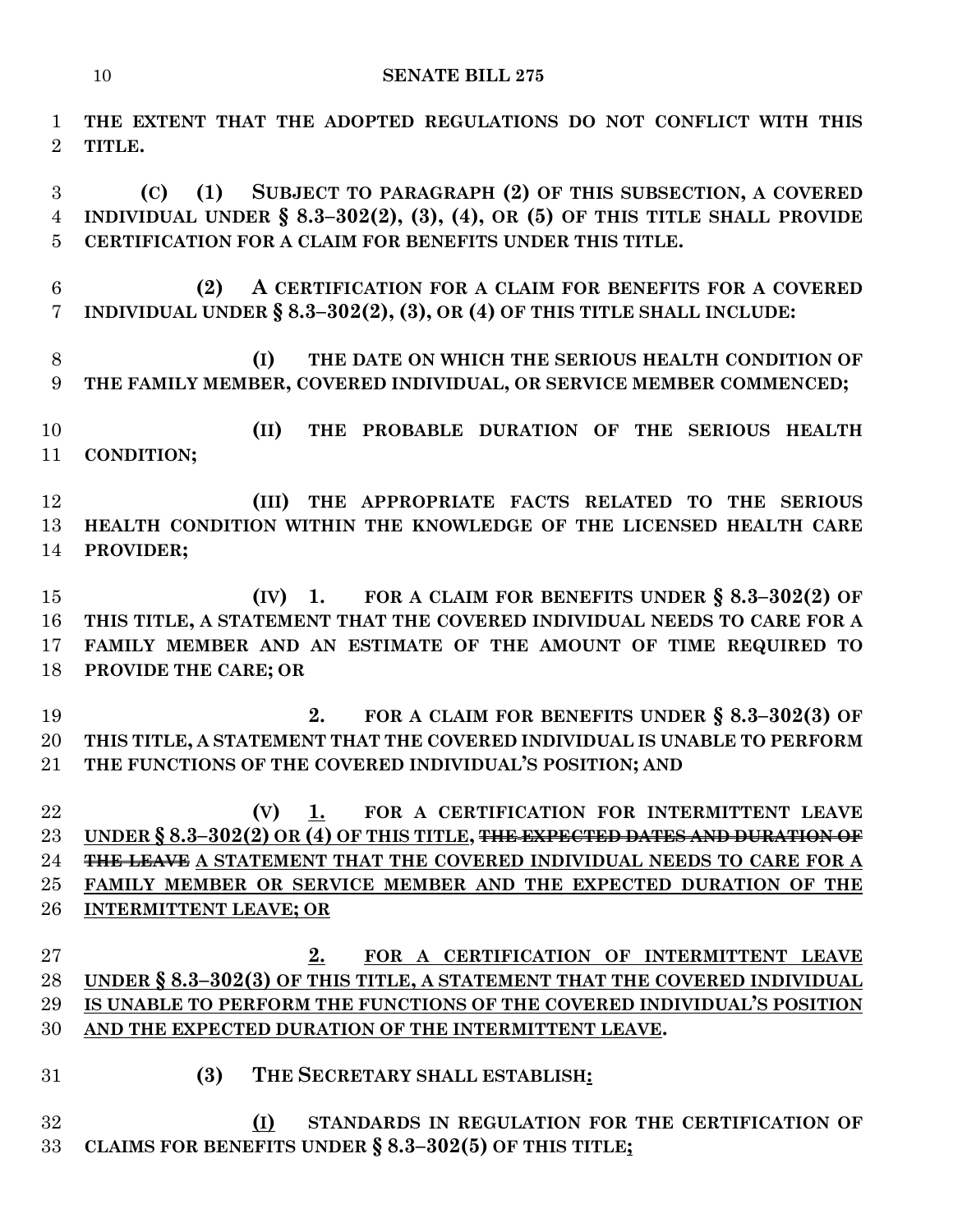**(II) STANDARDS FOR VERIFYING THE IDENTITY OF A FAMILY** 

 **MEMBER FOR A CLAIM FOR BENEFITS UNDER § 8.3–302(2) OF THIS TITLE; AND (III) PROCEDURES FOR DENYING A CLAIM FOR BENEFITS UNDER THIS TITLE IF A COVERED EMPLOYEE'S ABSENCE WILL CAUSE A DEMONSTRATED HARDSHIP TO THE EMPLOYER; AND (IV) PROCEDURES FOR AN EMPLOYER TO PROVIDE EVIDENCE OF SUSPECTED FRAUD TO THE SECRETARY. (D) (1) THE SECRETARY MAY USE A PORTION OF THE FUNDS PAID UNDER § 8.3–601 OF THIS TITLE OR OTHER AVAILABLE FUNDING TO PAY FOR AND CARRY OUT THE REQUIREMENTS UNDER SUBSECTION (A)(4) OF THIS SECTION. (2) MATERIALS USED IN THE PUBLIC EDUCATION PROGRAM REQUIRED UNDER SUBSECTION (A)(4) OF THIS SECTION SHALL BE MADE AVAILABLE IN ENGLISH AND SPANISH. 8.3–404. (A) TO SUBJECT TO § 8.3–905 OF THIS TITLE, TO ENFORCE THIS TITLE, THE SECRETARY MAY: (1) CONDUCT AN INVESTIGATION UNDER THIS TITLE, ON THE SECRETARY'S OWN INITIATIVE OR ON RECEIPT OF A WRITTEN COMPLAINT; (2) ADMINISTER AN OATH; (3) CERTIFY TO AN OFFICIAL ACT; (4) TAKE A DEPOSITION; (5) ISSUE A SUBPOENA FOR THE ATTENDANCE OF A WITNESS TO TESTIFY OR THE PRODUCTION OF BOOKS, CORRESPONDENCE, MEMORANDA, PAPERS, OR OTHER RECORDS; AND (6) BRING A CIVIL ACTION IN THE COUNTY WHERE THE VIOLATION ALLEGEDLY OCCURRED. (B) (1) A SUBPOENA ISSUED UNDER SUBSECTION (A)(5) OF THIS SECTION SHALL BE SERVED IN ANY MANNER IN WHICH A SUBPOENA OF A COURT MAY BE SERVED.**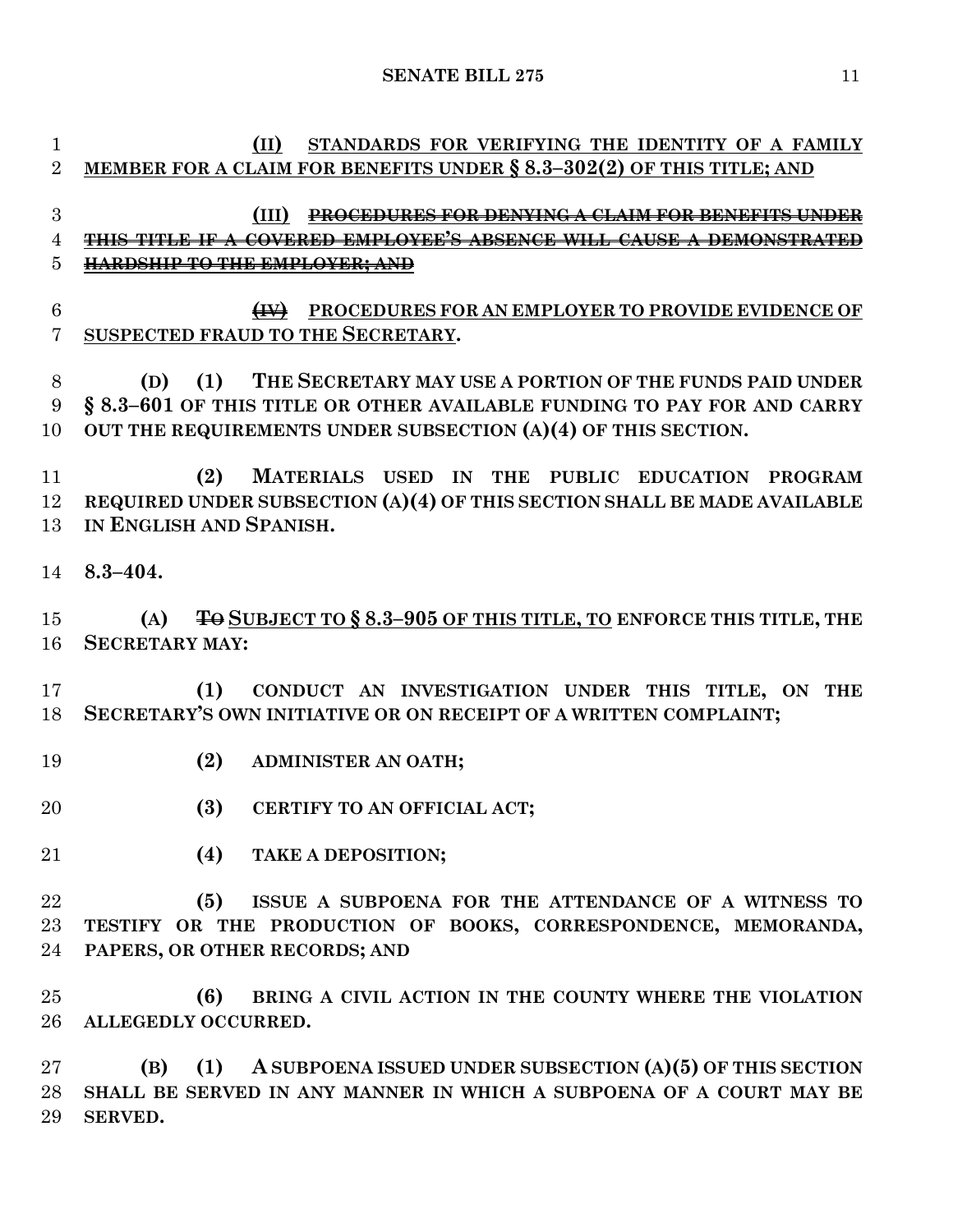**(2) IF A PERSON FAILS TO COMPLY WITH A SUBPOENA ISSUED UNDER SUBSECTION (A)(5) OF THIS SECTION ON A COMPLAINT FILED BY THE SECRETARY, THE CIRCUIT COURT FOR THE COUNTY WHERE THE INVESTIGATION IS BEING CONDUCTED OR WHERE THE PERSON RESIDES, IS PRESENT, OR TRANSACTS BUSINESS MAY ISSUE AN ORDER DIRECTING COMPLIANCE WITH THE SUBPOENA OR COMPELLING TESTIMONY.**

 **(3) (I) SUBJECT TO SUBPARAGRAPH (II) OF THIS PARAGRAPH, A PERSON MAY NOT BE EXCUSED FROM COMPLYING WITH A SUBPOENA ISSUED UNDER SUBSECTION (A)(5) OF THIS SECTION ON THE GROUND THAT THE EVIDENCE OR TESTIMONY REQUIRED MAY TEND TO INCRIMINATE THE PERSON OR SUBJECT THE PERSON TO A FORFEITURE OR PENALTY.**

 **(II) 1. EXCEPT AS PROVIDED IN SUBSUBPARAGRAPH 2 OF THIS SUBPARAGRAPH, AFTER CLAIMING THE PRIVILEGE AGAINST SELF–INCRIMINATION, A PERSON MAY NOT BE PROSECUTED OR SUBJECTED TO ANY FORFEITURE OR PENALTY BECAUSE OF ANY MATTER, THING, OR TRANSACTION ABOUT WHICH THE PERSON IS COMPELLED TO PRODUCE EVIDENCE OR TESTIFY.**

 **2. IF THE PERSON COMMITS PERJURY WHILE GIVING TESTIMONY, THE PERSON IS SUBJECT TO PROSECUTION FOR THAT OFFENSE.**

**8.3–405.**

 **IN SUBJECT TO § 8.3–905 OF THIS TITLE, IN A CIVIL ACTION TO ENFORCE THIS TITLE, THE SECRETARY AND THE STATE MAY BE REPRESENTED BY:**

- **(1) THE ATTORNEY GENERAL; OR**
- **(2) ANY QUALIFIED ATTORNEY WHO:**
- 
- **(I) IS A SALARIED EMPLOYEE OF THE SECRETARY; AND**

 **(II) ON RECOMMENDATION OF THE ATTORNEY GENERAL, IS DESIGNATED TO REPRESENT THE SECRETARY OR THE BOARD OF APPEALS AND THE STATE.**

**8.3–406.**

 **(A) ON OR BEFORE SEPTEMBER 1 EACH YEAR, THE SECRETARY SHALL SUBMIT TO THE GOVERNOR AND, IN ACCORDANCE WITH § 2–1257 OF THE STATE GOVERNMENT ARTICLE, THE GENERAL ASSEMBLY AN ANNUAL REPORT ON THE ADMINISTRATION AND OPERATION OF THIS TITLE DURING THE IMMEDIATELY PRECEDING FISCAL YEAR.**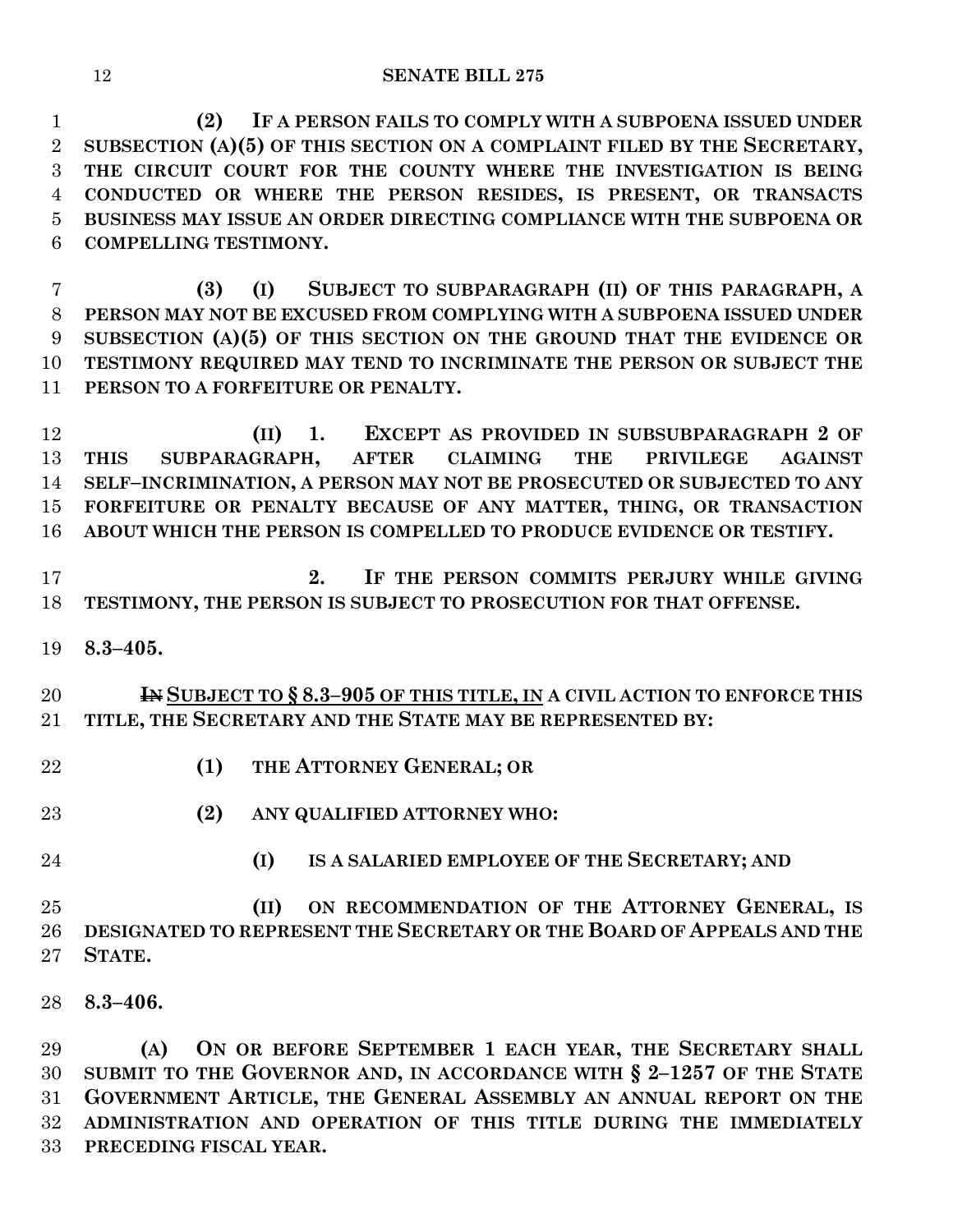| $\mathbf{1}$   | (B)             | THE ANNUAL REPORT SHALL INCLUDE INFORMATION REGARDING:                                                                |
|----------------|-----------------|-----------------------------------------------------------------------------------------------------------------------|
| $\overline{2}$ |                 | (1)<br>PROJECTED AND ACTUAL PROGRAM PARTICIPATION RATES;                                                              |
| 3              |                 | (2)<br><b>CONTRIBUTION RATES;</b>                                                                                     |
| 4              |                 | (3)<br>PROJECTED AND ACTUAL FUND BALANCES;                                                                            |
| $\overline{5}$ |                 | (4)<br>PUBLIC OUTREACH AND TECHNICAL ASSISTANCE EFFORTS;                                                              |
| 6              |                 | (5)<br>ALL ENFORCEMENT EFFORTS;                                                                                       |
| 7<br>8         | THIS TITLE; AND | THE NUMBER AND STATUS OF COMPLAINTS UNDER SUBTITLE 9 OF<br>(6)                                                        |
| 9              |                 | THE COST OF ADMINISTERING THE PROGRAM.<br>(7)                                                                         |
| 10             |                 | SUBTITLE 5. THE FAMILY AND MEDICAL LEAVE INSURANCE FUND.                                                              |
| 11             | $8.3 - 501.$    |                                                                                                                       |
| 12             |                 | THERE IS A FAMILY AND MEDICAL LEAVE INSURANCE FUND.                                                                   |
| 13             | $8.3 - 502.$    |                                                                                                                       |
| 14             | (A)             | THE SECRETARY SHALL ADMINISTER THE FUND.                                                                              |
| 15<br>16       | (B)             | THE FUND IS A SPECIAL, NONLAPSING FUND THAT IS NOT SUBJECT TO<br>§7-302 OF THE STATE FINANCE AND PROCUREMENT ARTICLE. |
| 17<br>18       | (C)             | THE STATE TREASURER SHALL HOLD THE FUND SEPARATELY, AND THE<br>COMPTROLLER SHALL ACCOUNT FOR THE FUND.                |
| 19             | $8.3 - 503.$    |                                                                                                                       |
| $20\,$         | (A)             | THE FUND CONSISTS OF:                                                                                                 |
| 21             |                 | (1)<br><b>EMPLOYEE CONTRIBUTIONS;</b>                                                                                 |
| 22             |                 | (2)<br>SELF-EMPLOYED INDIVIDUAL CONTRIBUTIONS;                                                                        |
| 23             |                 | (3)<br><b>EMPLOYER CONTRIBUTIONS;</b>                                                                                 |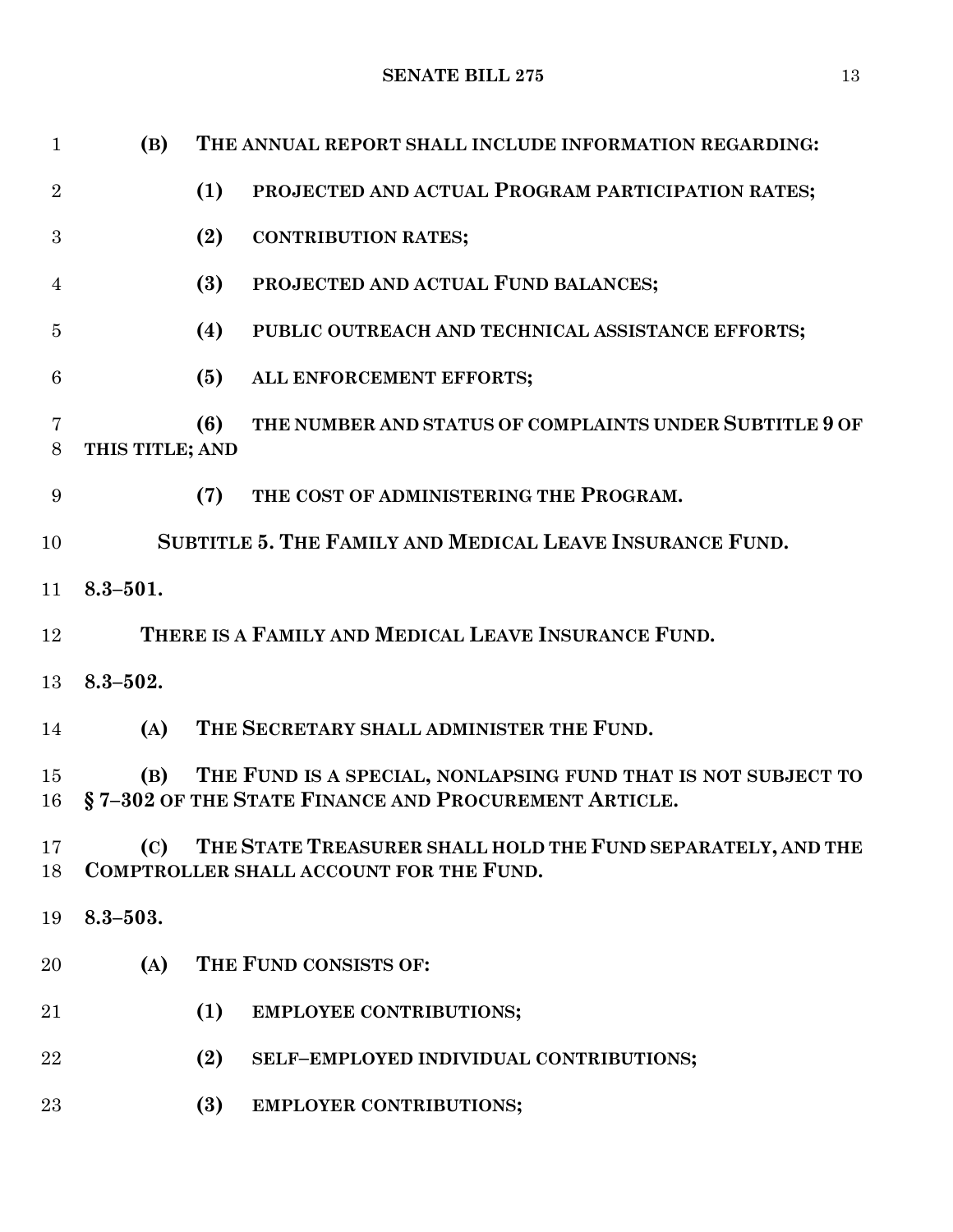|                                | 14                    | <b>SENATE BILL 275</b>                                                                                                                  |
|--------------------------------|-----------------------|-----------------------------------------------------------------------------------------------------------------------------------------|
| $\mathbf{1}$<br>$\overline{2}$ |                       | MONEY PAID TO THE FUND FOR THE PURPOSE OF REIMBURSING<br>(4)<br>THE SECRETARY UNDER § 8.3-902 OF THIS TITLE FOR BENEFITS PAID IN ERROR; |
| 3                              |                       | (5)<br>INTEREST EARNED ON MONEY IN THE FUND; AND                                                                                        |
| $\overline{4}$                 |                       | MONEY RECEIVED FOR THE FUND FROM ANY OTHER SOURCE.<br>(6)                                                                               |
| $\overline{5}$                 | (B)                   | MONEY IN THE FUND MAY BE COMMINGLED.                                                                                                    |
| 6                              | (C)                   | THE FUND MAY BE USED ONLY FOR THE PURPOSES OF THIS TITLE.                                                                               |
| $\overline{7}$                 | $8.3 - 504.$          |                                                                                                                                         |
| 8                              | (A)                   | THE STATE TREASURER IS CUSTODIAN OF THE FUND.<br>(1)                                                                                    |
| 9<br>10                        |                       | THE<br>(2)<br>STATE TREASURER SHALL MANAGE THE<br><b>FUND</b><br>IN<br>ACCORDANCE WITH REGULATIONS THAT THE SECRETARY ADOPTS.           |
| 11                             | (B)                   | UNDER THE DIRECTION OF THE SECRETARY, THE STATE TREASURER                                                                               |
| 12                             |                       | SHALL ESTABLISH THE FUND ACCOUNT IN ANY FINANCIAL INSTITUTION IN WHICH                                                                  |
| 13                             |                       | THE GENERAL FUND OF THE STATE MAY BE DEPOSITED.                                                                                         |
| 14                             | (C)                   | ON RECEIPT OF ANY MONEY PAYABLE TO THE FUND, THE SECRETARY                                                                              |
| 15 <sup>15</sup>               |                       | SHALL ENSURE IMMEDIATE DEPOSIT OF THE MONEY INTO THE FUND ACCOUNT AS                                                                    |
| 16                             |                       | REQUIRED BY THE STATE TREASURER.                                                                                                        |
| 17                             | (D)                   | IN ACCORDANCE WITH REGULATIONS THAT THE SECRETARY ADOPTS,                                                                               |
|                                |                       | 18 MONEY IN THE FUND ACCOUNT:                                                                                                           |
| 19                             |                       | (1)<br>SHALL BE USED TO PAY BENEFITS UNDER THIS TITLE; AND                                                                              |
| 20                             |                       | (2)<br><b>MAY BE USED TO PAY FOR:</b>                                                                                                   |
| 21                             |                       | (I)<br>THE PUBLIC EDUCATION PROGRAM; AND                                                                                                |
| 22                             |                       | (II)<br><b>ANY</b><br><b>COSTS</b><br><b>ASSOCIATED</b><br><b>WITH</b><br><b>THE</b><br><b>INITIAL</b>                                  |
| 23                             |                       | IMPLEMENTATION AND ONGOING ADMINISTRATION OF THIS TITLE.                                                                                |
| 24                             | $8.3 - 505.$          |                                                                                                                                         |
| 25                             |                       | A CHECK THAT THE STATE TREASURER ISSUES TO PAY BENEFITS OR                                                                              |
| 26                             | <b>REFUNDS SHALL:</b> |                                                                                                                                         |
| $27\,$                         |                       | BE ISSUED ONLY ON A WARRANT SIGNED BY THE SECRETARY;<br>(1)                                                                             |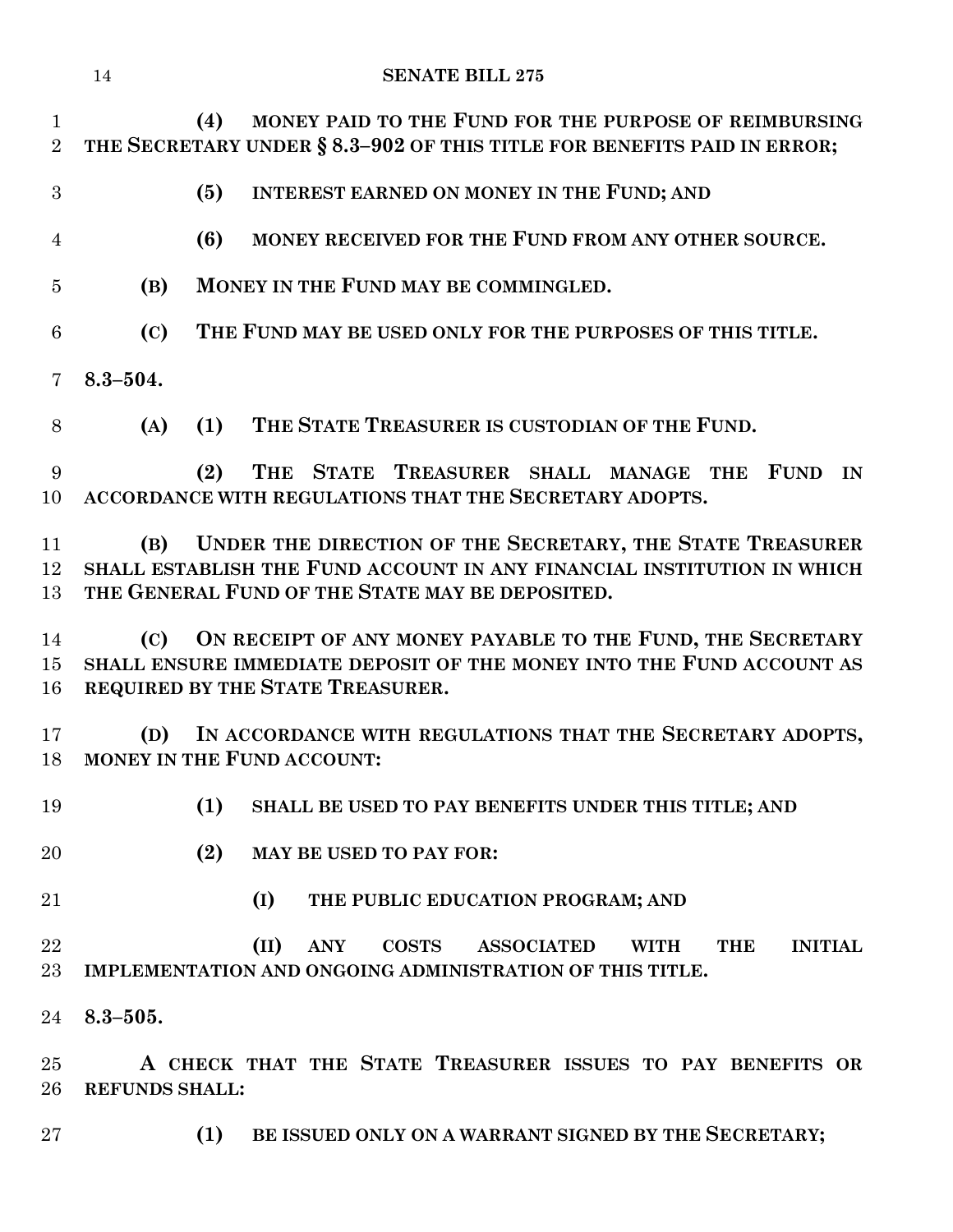| $\mathbf{1}$   | (2)<br>BEAR THE SIGNATURE OF THE STATE TREASURER; AND                                                                                  |
|----------------|----------------------------------------------------------------------------------------------------------------------------------------|
| $\overline{2}$ | (3)<br>BE COUNTERSIGNED BY AN AUTHORIZED AGENT.                                                                                        |
| 3              | $8.3 - 506.$                                                                                                                           |
| $\overline{4}$ | THIS TITLE DOES NOT GRANT AN EMPLOYEE ANY PRIOR CLAIM OR RIGHT TO                                                                      |
| 5              | MONEY THE EMPLOYEE PAYS INTO THE FUND.                                                                                                 |
| 6              | <b>SUBTITLE 6. CONTRIBUTIONS.</b>                                                                                                      |
| $\overline{7}$ | $8.3 - 601.$                                                                                                                           |
| 8              | BEGINNING JANUARY 1, 2023 OCTOBER 1, 2023, EACH EMPLOYEE OF<br>(A)                                                                     |
| 9              | AN EMPLOYER, EACH EMPLOYER, AND EACH SELF-EMPLOYED INDIVIDUAL                                                                          |
| 10             | PARTICIPATING IN THE PROGRAM SHALL CONTRIBUTE TO THE FUND.                                                                             |
| 11             | (1) (I) SUBJECT TO SUBPARAGRAPH (II) OF THIS PARAGRAPH, THE<br>(B)                                                                     |
| 12             | SECRETARY ANNUALLY SHALL SET A TOTAL RATE OF CONTRIBUTION TO BE PAID IN                                                                |
| 13             | ACCORDANCE WITH THIS SUBSECTION.                                                                                                       |
| 14             | THE TOTAL RATE OF CONTRIBUTION ESTABLISHED UNDER<br>(II)                                                                               |
| 15             | SUBPARAGRAPH (I) OF THIS PARAGRAPH:                                                                                                    |
| 16             | MAY NOT EXCEED 0.75% OF AN EMPLOYEE'S WAGES;<br>1.                                                                                     |
| 17             | 2.<br>SHALL BE APPLIED TO ALL WAGES UP TO AND                                                                                          |
| 18             | INCLUDING THE SOCIAL SECURITY WAGE BASE;                                                                                               |
| 19             | 3. SHALL BE SHARED EQUALLY BY EMPLOYERS AND                                                                                            |
| 20             | <b>EMPLOYEES; AND</b>                                                                                                                  |
| 21             | SHALL BE SUFFICIENT TO FUND THE BENEFITS<br>4.                                                                                         |
| $22\,$         | PAYABLE UNDER THIS TITLE.                                                                                                              |
|                |                                                                                                                                        |
| 23<br>24       | EACH EMPLOYER SHALL CONTRIBUTE AN AMOUNT EQUAL TO $50\%$<br>(2)<br>25% OF THE TOTAL RATE OF CONTRIBUTION FOR EACH EMPLOYEE EMPLOYED BY |
| 25             | THE EMPLOYER.                                                                                                                          |
| 26             | EACH EMPLOYEE OF AN EMPLOYER SHALL CONTRIBUTE AN<br>(3)<br>(I)                                                                         |
| $\rm 27$       | AMOUNT EQUAL TO 50% 75% OF THE TOTAL RATE OF CONTRIBUTION.                                                                             |
| 28             | <b>THE EXCEPT AS PROVIDED IN SUBSUBPARAGRAPH 2</b><br>1.<br>(II)                                                                       |
| 29             | OF THIS SUBPARAGRAPH, THE EMPLOYER OF THE EMPLOYEE SHALL DEDUCT THE                                                                    |
|                |                                                                                                                                        |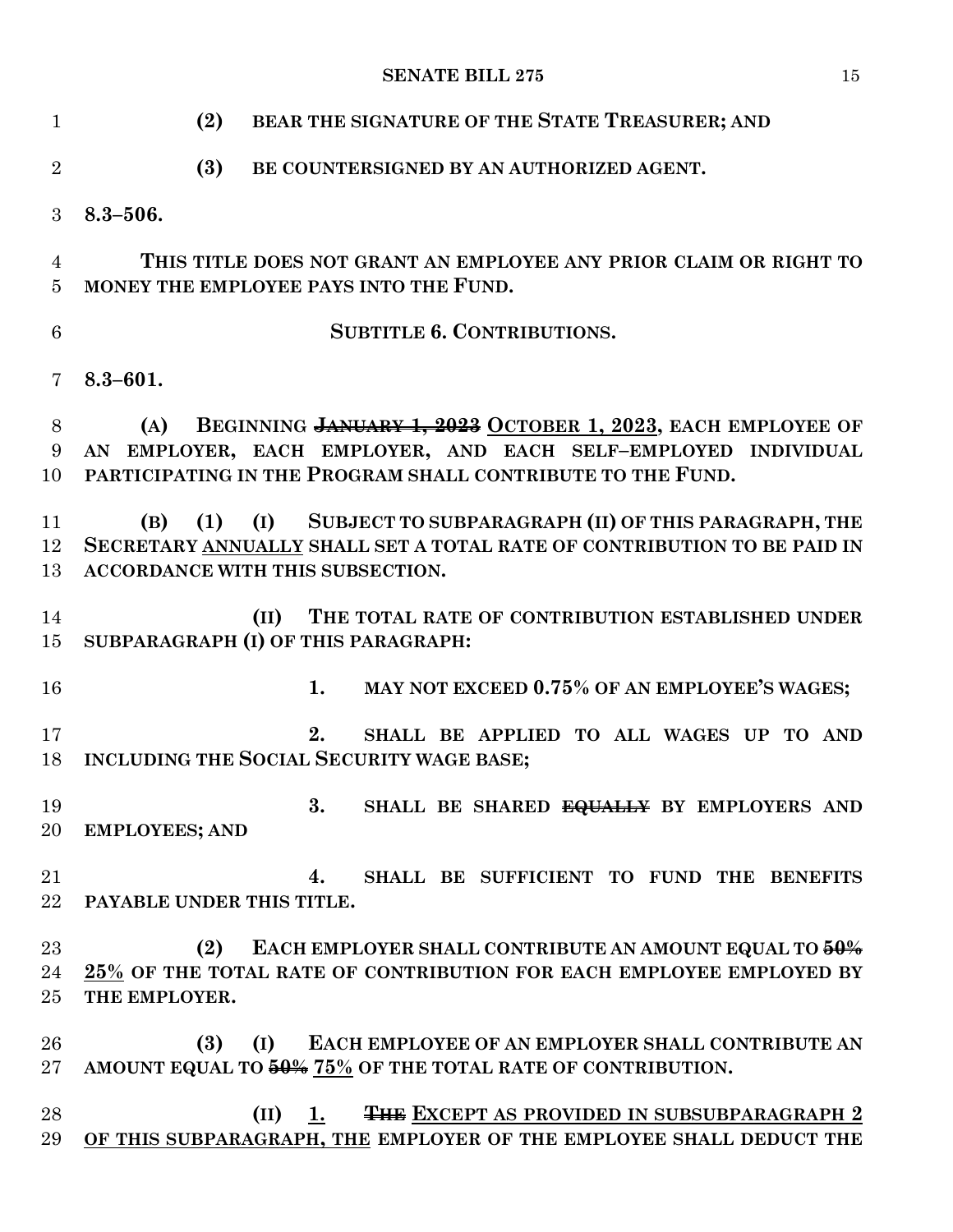**CONTRIBUTION REQUIRED UNDER SUBPARAGRAPH (I) OF THIS PARAGRAPH FROM THE WAGES OF THE EMPLOYEE. 2. IF THE EMPLOYER OF AN EMPLOYEE ELECTS TO PAY A PORTION OF THE EMPLOYEE'S REQUIRED CONTRIBUTION, THE EMPLOYER MAY DEDUCT AN AMOUNT THAT IS LESS THAN 80% OF THE TOTAL RATE OF CONTRIBUTION REQUIRED UNDER SUBPARAGRAPH (I) OF THIS PARAGRAPH FROM THE WAGES OF THE EMPLOYEE. (4) EACH SELF–EMPLOYED INDIVIDUAL PARTICIPATING IN THE PROGRAM SHALL: (I) PAY CONTRIBUTIONS DURING EACH YEAR THAT THE SELF–EMPLOYED INDIVIDUAL PARTICIPATES IN THE PROGRAM; AND (II) CONTRIBUTE AN AMOUNT EQUAL TO THE TOTAL RATE OF CONTRIBUTION ESTABLISHED UNDER PARAGRAPH (1)(I) OF THIS SUBSECTION. SUBTITLE 7. BENEFITS. 8.3–701. (A) (1) BEGINNING JULY 1, 2024 SUBJECT TO PARAGRAPH (2) OF THIS SUBSECTION, BEGINNING JANUARY 1, 2025, A COVERED INDIVIDUAL TAKING LEAVE FROM EMPLOYMENT MAY SUBMIT A CLAIM FOR BENEFITS TO: (1) (I) CARE FOR A NEWBORN CHILD OR A CHILD NEWLY PLACED FOR ADOPTION, FOSTER CARE, OR KINSHIP CARE WITH THE COVERED INDIVIDUAL DURING THE FIRST YEAR AFTER THE BIRTH, ADOPTION, OR PLACEMENT; (2) (II) CARE FOR A FAMILY MEMBER WITH A SERIOUS HEALTH CONDITION; (3) (III) ATTEND TO A SERIOUS HEALTH CONDITION THAT RESULTS IN THE COVERED INDIVIDUAL BEING UNABLE TO PERFORM THE FUNCTIONS OF THE COVERED INDIVIDUAL'S POSITION; (4) (IV) CARE FOR A SERVICE MEMBER WITH A SERIOUS HEALTH CONDITION RESULTING FROM MILITARY SERVICE WHO IS THE COVERED INDIVIDUAL'S NEXT OF KIN; OR (5) (V) ATTEND TO A QUALIFYING EXIGENCY ARISING OUT OF THE DEPLOYMENT OF A SERVICE MEMBER WHO IS A FAMILY MEMBER OF THE COVERED INDIVIDUAL.**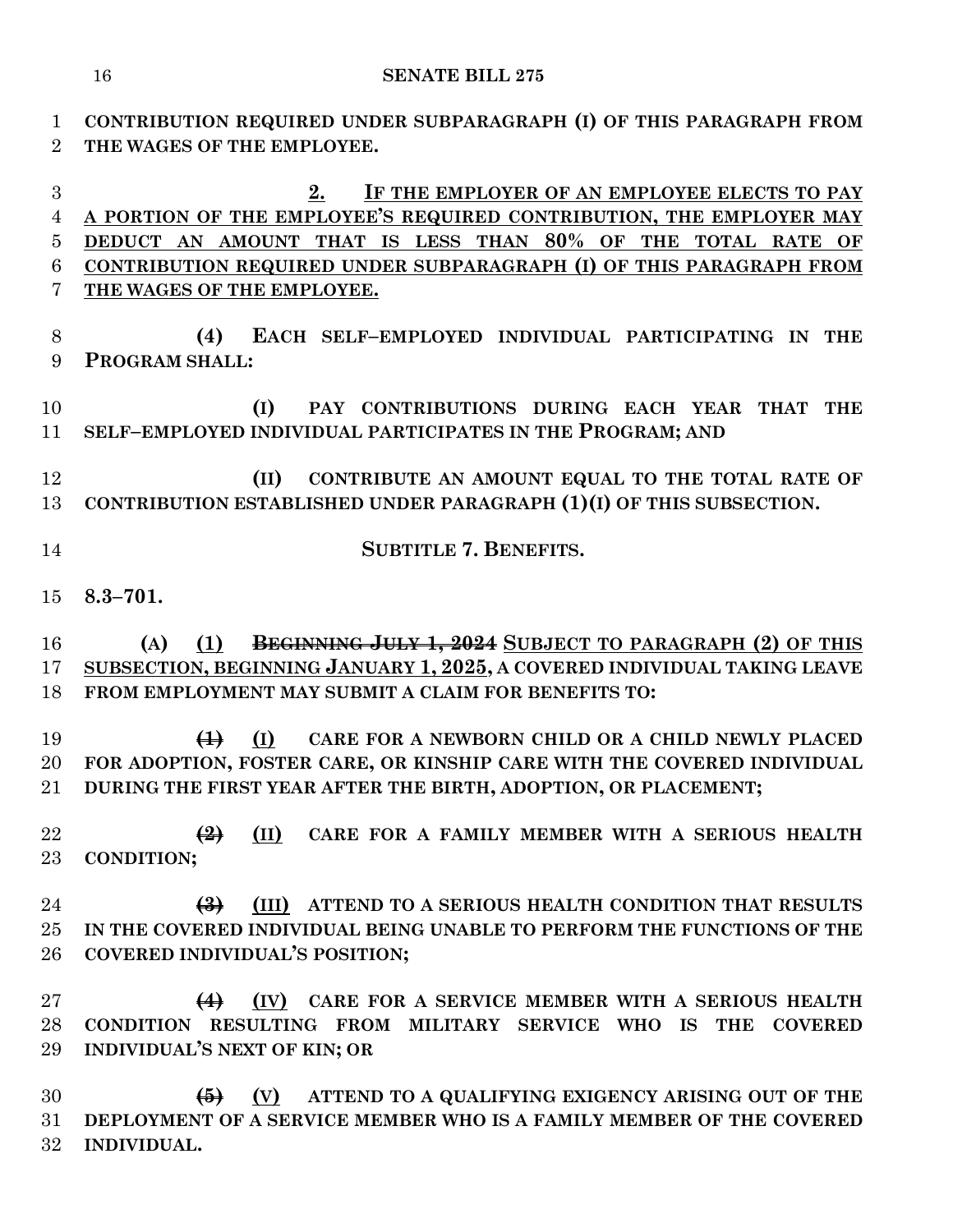**(2) (I) EXCEPT AS PROVIDED UNDER SUBPARAGRAPH (II) OF THIS PARAGRAPH, IF THE NEED TO USE LEAVE IS FORESEEABLE, AN EMPLOYER MAY REQUIRE A COVERED EMPLOYEE TAKING LEAVE UNDER THIS TITLE TO PROVIDE THE EMPLOYER WITH WRITTEN NOTICE OF THE COVERED EMPLOYEE'S INTENTION TO TAKE LEAVE AT LEAST 30 DAYS BEFORE COMMENCING THE LEAVE. (II) IF THE NEED TO USE LEAVE IS NOT FORESEEABLE, THE COVERED EMPLOYEE SHALL: 1. PROVIDE NOTICE TO THE EMPLOYER AS SOON AS PRACTICABLE; AND 2. GENERALLY COMPLY WITH THE EMPLOYER'S NOTICE OR PROCEDURAL REQUIREMENTS FOR REQUESTING OR REPORTING OTHER LEAVE, IF THOSE REQUIREMENTS DO NOT INTERFERE WITH THE COVERED EMPLOYEE'S ABILITY TO USE LEAVE FOR WHICH BENEFITS MAY BE PAID UNDER THIS TITLE. (B) (1) SUBJECT TO PARAGRAPH (2) PARAGRAPHS (2) AND (3) OF THIS SUBSECTION, A COVERED INDIVIDUAL MAY TAKE THE LEAVE FOR WHICH THE INDIVIDUAL IS ELIGIBLE FOR BENEFITS UNDER SUBSECTION (A) OF THIS SECTION ON AN INTERMITTENT LEAVE SCHEDULE. (2) IF LEAVE IS TAKEN ON AN INTERMITTENT LEAVE SCHEDULE, THE COVERED INDIVIDUAL SHALL: (I) MAKE A REASONABLE EFFORT TO SCHEDULE THE INTERMITTENT LEAVE IN A MANNER THAT DOES NOT UNDULY DISRUPT THE OPERATIONS OF THE EMPLOYER; AND (II) PROVIDE THE EMPLOYER WITH REASONABLE AND PRACTICABLE PRIOR NOTICE OF THE REASON FOR WHICH THE INTERMITTENT LEAVE IS NECESSARY. (3) A COVERED EMPLOYEE MAY NOT TAKE INTERMITTENT LEAVE IN AN INCREMENT OF LESS THAN 4 HOURS. (3) (4) IF LEAVE IS TAKEN ON AN INTERMITTENT LEAVE SCHEDULE, AN EMPLOYER MAY NOT REDUCE THE TOTAL AMOUNT OF LEAVE TO WHICH THE COVERED INDIVIDUAL IS ENTITLED BEYOND THE AMOUNT OF LEAVE ACTUALLY TAKEN. 8.3–702.**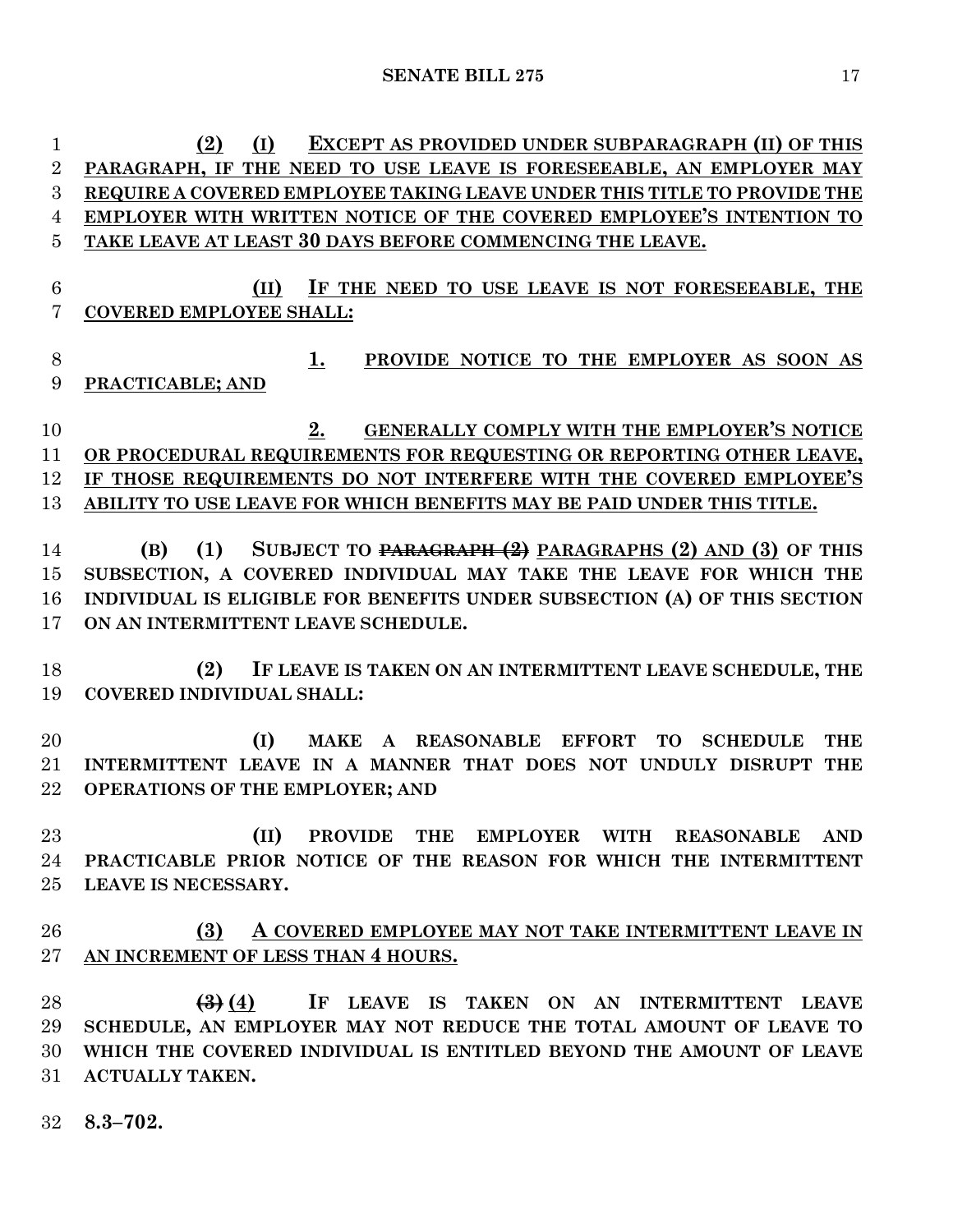**(A) (1) (1) EXCEPT AS PROVIDED IN PARAGRAPH (2) OF THIS SUBSECTION, A A EXCEPT AS PROVIDED IN PARAGRAPH (2) OF THIS SUBSECTION, A COVERED INDIVIDUAL MAY NOT RECEIVE MORE THAN 12 WEEKS OF BENEFITS IN AN APPLICATION YEAR. (2) A COVERED INDIVIDUAL MAY RECEIVE AN ADDITIONAL 12 WEEKS OF BENEFITS IF THE COVERED INDIVIDUAL DURING THE SAME APPLICATION YEAR: (I) RECEIVED BENEFITS BECAUSE THE COVERED INDIVIDUAL WAS ELIGIBLE FOR BENEFITS UNDER § 8.3–701(A)(3) OF THIS SUBTITLE; AND (II) BECOMES ELIGIBLE FOR BENEFITS UNDER § 8.3–701(A)(1), (2), (4), OR (5) OF THIS SUBTITLE. (2) A COVERED INDIVIDUAL MAY RECEIVE AN ADDITIONAL 12 WEEKS OF BENEFITS IF THE COVERED INDIVIDUAL DURING THE SAME APPLICATION YEAR: (I) 1. RECEIVED BENEFITS BECAUSE THE COVERED INDIVIDUAL WAS ELIGIBLE FOR BENEFITS UNDER § 8.3–701(A)(1)(I) OF THIS SUBTITLE; AND 2. BECOMES ELIGIBLE FOR BENEFITS UNDER § 8.3–701(A)(1)(III) OF THIS SUBTITLE; OR (II) 1. RECEIVED BENEFITS BECAUSE THE COVERED INDIVIDUAL WAS ELIGIBLE FOR BENEFITS UNDER § 8.3–701(A)(1)(III) OF THIS SUBTITLE; AND 2. BECOMES ELIGIBLE FOR BENEFITS UNDER § 8.3–701(A)(1)(I) OF THIS SUBTITLE. (B) IF A COVERED INDIVIDUAL TAKES LEAVE FOR WHICH THE COVERED INDIVIDUAL IS RECEIVING BENEFITS UNDER THIS TITLE, THE LEAVE SHALL RUN** 

 **CONCURRENTLY WITH ELIGIBLE LEAVE THAT MAY BE TAKEN BY THE COVERED INDIVIDUAL UNDER THE FEDERAL FAMILY AND MEDICAL LEAVE ACT.**

 **(C) (1) EXCEPT AS PROVIDED IN PARAGRAPH (2) OF THIS SUBSECTION, AN INDIVIDUAL RECEIVING BENEFITS UNDER TITLE 8 OF THIS ARTICLE OR WAGE REPLACEMENT BENEFITS UNDER TITLE 9 OF THIS ARTICLE IS NOT ELIGIBLE TO RECEIVE BENEFITS UNDER THIS TITLE.**

 **(2) AN INDIVIDUAL RECEIVING COMPENSATION FOR A PERMANENT PARTIAL DISABILITY UNDER TITLE 9 OF THIS ARTICLE MAY BE ELIGIBLE FOR BENEFITS UNDER THIS TITLE.**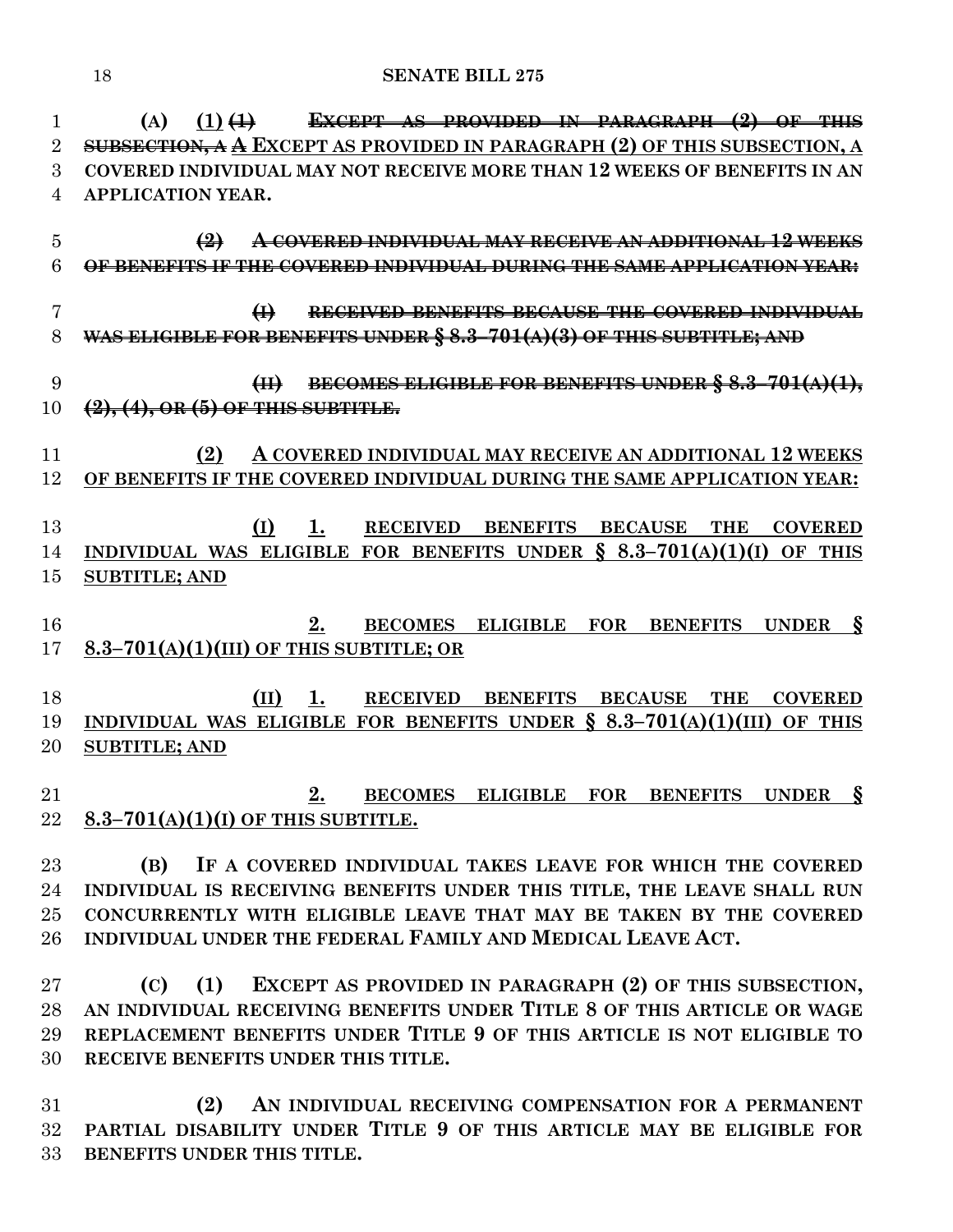**8.3–703.**

 **(A) AN EMPLOYER MAY ALLOW A COVERED INDIVIDUAL TO USE PAID VACATION, PAID SICK LEAVE, OR OTHER PAID TIME OFF UNDER AN EMPLOYER POLICY IN ADDITION TO THE BENEFITS AVAILABLE UNDER THIS TITLE TO REPLACE THE COVERED INDIVIDUAL'S WAGES UP TO 100% OF THE COVERED INDIVIDUAL'S WEEKLY WAGE DURING THE PERIOD OF LEAVE FOR WHICH BENEFITS ARE RECEIVED UNDER THIS TITLE.**

 **(B) AN EMPLOYER CONTRIBUTING TO THE FUND MAY REQUIRE A COVERED INDIVIDUAL WHO RECEIVES BENEFITS UNDER THIS TITLE TO USE THOSE BENEFITS CONCURRENTLY WITH FAMILY OR MEDICAL LEAVE BENEFITS PROVIDED UNDER AN EMPLOYER POLICY.**

**8.3–704.**

**(A) FOR THE PURPOSES OF THIS SECTION:**

 **(1) THE COVERED INDIVIDUAL'S AVERAGE WEEKLY WAGE SHALL BE CALCULATED AS THE TOTAL WAGES RECEIVED BY THE COVERED INDIVIDUAL OVER THE LAST 680 HOURS FOR WHICH THE COVERED INDIVIDUAL WAS PAID DIVIDED BY THE NUMBER OF WEEKS WORKED; AND**

 **(2) THE STATE AVERAGE WEEKLY WAGE SHALL BE THE WAGE CALCULATED UNDER § 9–603 OF THIS ARTICLE.**

 **(B) (1) SUBJECT TO PARAGRAPH (2) OF THIS SUBSECTION, THE WEEKLY BENEFIT AMOUNT PAYABLE TO A COVERED INDIVIDUAL UNDER THIS TITLE SHALL BE:**

 **(I) IF THE COVERED INDIVIDUAL'S AVERAGE WEEKLY WAGE IS 65% OR LESS OF THE STATE AVERAGE WEEKLY WAGE, 90% OF THE COVERED INDIVIDUAL'S AVERAGE WEEKLY WAGE;**

 **(II) IF THE COVERED INDIVIDUAL'S AVERAGE WEEKLY WAGE IS GREATER THAN 65% OF THE STATE AVERAGE WEEKLY WAGE, THE SUM OF:**

 **1. 90% OF THE COVERED INDIVIDUAL'S AVERAGE WEEKLY WAGE UP TO 65% OF THE STATE AVERAGE WEEKLY WAGE; AND**

 **2. 50% OF THE COVERED INDIVIDUAL'S AVERAGE WEEKLY WAGE THAT IS GREATER THAN 65% OF THE STATE AVERAGE WEEKLY WAGE; OR**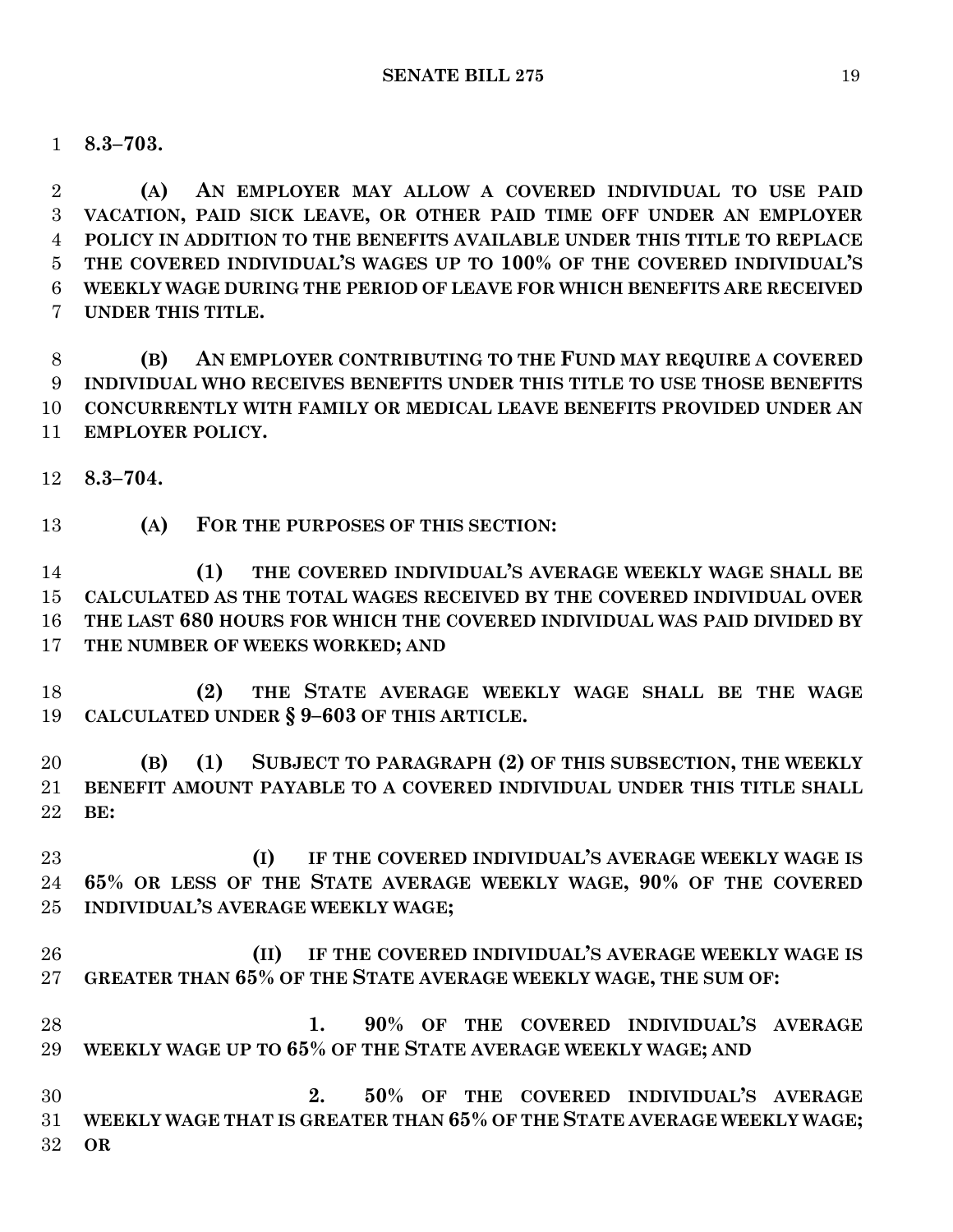**(III) IF THE COVERED INDIVIDUAL IS TAKING PARTIALLY PAID LEAVE, THE LESSER OF: 1. THE AMOUNT REQUIRED TO MAKE UP THE DIFFERENCE BETWEEN THE WAGES PAID TO THE COVERED INDIVIDUAL WHILE THE COVERED INDIVIDUAL IS TAKING PARTIALLY PAID LEAVE AND THE FULL WAGES NORMALLY PAID TO THE COVERED INDIVIDUAL; AND 2. IF THE COVERED INDIVIDUAL'S AVERAGE WEEKLY WAGE IS GREATER THAN 65% OF THE STATE AVERAGE WEEKLY WAGE, THE SUM OF: A. 90% OF THE COVERED INDIVIDUAL'S AVERAGE WEEKLY WAGE UP TO 65% OF THE STATE AVERAGE WEEKLY WAGE; AND B. 50% OF THE COVERED INDIVIDUAL'S AVERAGE WEEKLY WAGE THAT IS GREATER THAN 65% OF THE STATE AVERAGE WEEKLY WAGE. (2) THE WEEKLY BENEFIT AMOUNT PAYABLE UNDER PARAGRAPH (1) OF THIS SUBSECTION: (I) SHALL BE AT LEAST \$50; AND (II) MAY NOT EXCEED: 1. FOR THE 12–MONTH PERIOD BEGINNING JULY 1, 2024 JANUARY 1, 2025, \$1,000; AND 2. FOR THE 12–MONTH PERIOD BEGINNING JULY 1, 2025 JANUARY 1, 2026, AND EACH SUBSEQUENT 12–MONTH PERIOD, THE AMOUNT DETERMINED AND ANNOUNCED BY THE SECRETARY UNDER PARAGRAPH (3) OF THIS SUBSECTION. (3) (I) IN THIS PARAGRAPH, "CONSUMER PRICE INDEX" MEANS THE CONSUMER PRICE INDEX FOR ALL URBAN CONSUMERS FOR THE WASHINGTON–ARLINGTON–ALEXANDRIA, DC–VA–MD–WV METROPOLITAN AREA OR A SUCCESSOR INDEX PUBLISHED BY THE FEDERAL BUREAU OF LABOR STATISTICS. (II) EXCEPT AS PROVIDED IN SUBPARAGRAPH (IV) OF THIS PARAGRAPH SUBJECT TO SUBSECTION (E) OF THIS SECTION, FOR THE 12–MONTH** 

 **PERIOD BEGINNING JULY 1, 2025 JANUARY 1, 2026, AND EACH SUBSEQUENT 12–MONTH PERIOD, THE MAXIMUM WEEKLY BENEFIT AMOUNT SHALL BE**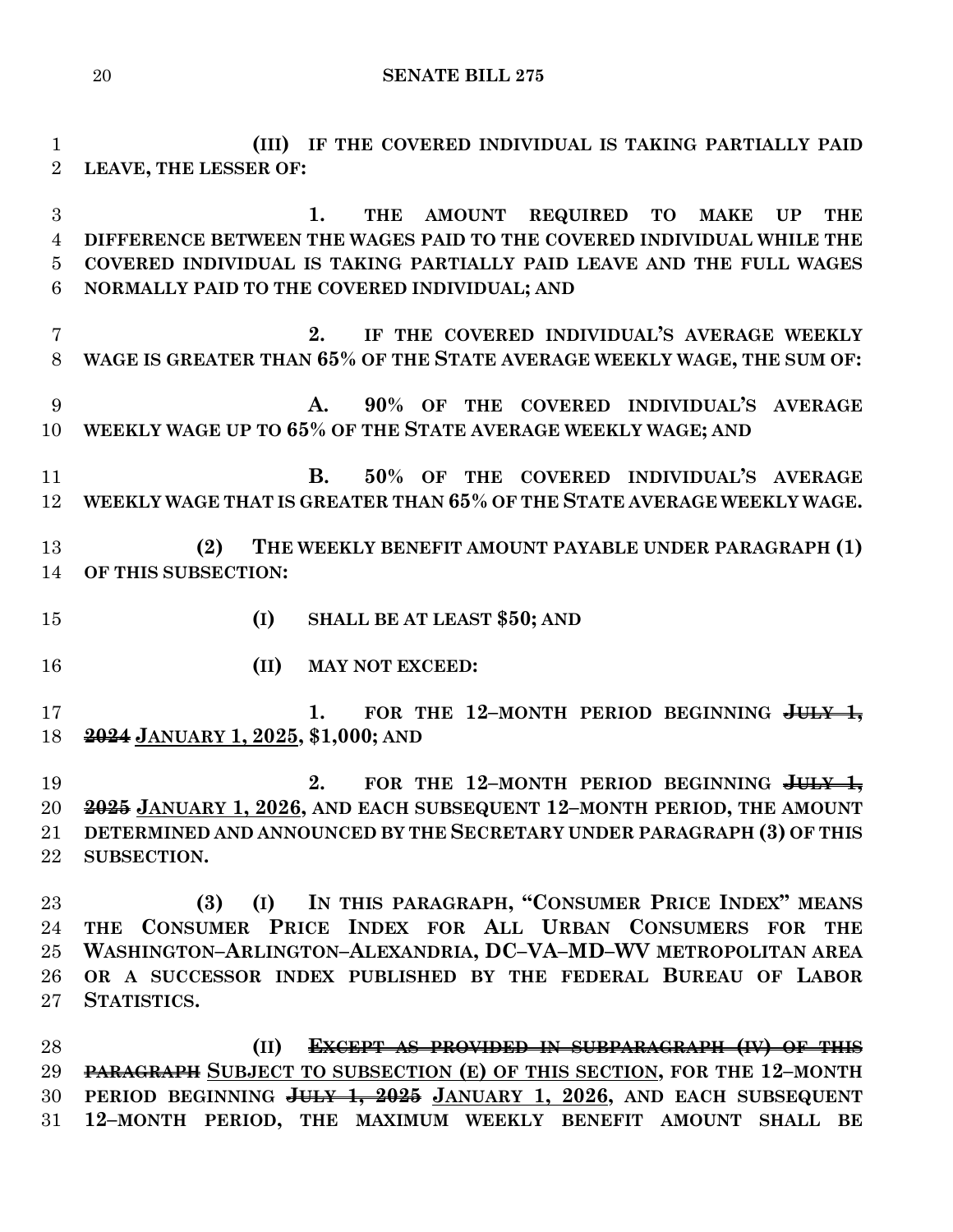**INCREASED BY THE AMOUNT, ROUNDED TO THE NEAREST CENT, THAT EQUALS THE PRODUCT OF:**

 **1. THE MAXIMUM WEEKLY BENEFIT AMOUNT IN EFFECT FOR THE IMMEDIATELY PRECEDING 12–MONTH PERIOD; AND**

 **2. THE ANNUAL PERCENTAGE GROWTH IN THE CONSUMER PRICE INDEX FOR THE IMMEDIATELY PRECEDING 12–MONTH PERIOD, AS DETERMINED BY THE SECRETARY UNDER SUBPARAGRAPH (III)1 OF THIS PARAGRAPH.**

 **(III) BEGINNING MARCH 1, 2025 SEPTEMBER 1, 2025, AND ON EACH SUBSEQUENT SEPTEMBER 1, THE SECRETARY SHALL DETERMINE AND ANNOUNCE:**

 **1. THE ANNUAL PERCENTAGE GROWTH, IF ANY, IN THE CONSUMER PRICE INDEX BASED ON THE MOST RECENT 12–MONTH PERIOD FOR WHICH DATA ARE AVAILABLE ON SEPTEMBER 1; AND**

 **2. THE MAXIMUM WEEKLY BENEFIT AMOUNT EFFECTIVE FOR THE 12–MONTH PERIOD BEGINNING THE IMMEDIATELY FOLLOWING JULY 1 JANUARY 1.**

 **(IV) IF THERE IS A DECLINE OR NO GROWTH IN THE CONSUMER PRICE INDEX, THE MAXIMUM WEEKLY BENEFIT AMOUNT SHALL REMAIN THE SAME AS THE AMOUNT THAT WAS IN EFFECT FOR THE PRECEDING 12–MONTH PERIOD.**

 **(C) AN INCREASE IN THE WEEKLY BENEFIT AMOUNT UNDER SUBSECTION (B)(3) OF THIS SECTION APPLIES ONLY TO A CLAIM FOR BENEFITS FILED AFTER THE DATE THE INCREASE BECOMES EFFECTIVE.**

**(D) THE DEPARTMENT SHALL:**

 **(1) NOTIFY THE EMPLOYER OF A COVERED INDIVIDUAL WITHIN 5 BUSINESS DAYS AFTER THE COVERED INDIVIDUAL FILES A CLAIM FOR BENEFITS UNDER THIS TITLE;**

 **(2) APPROVE OR DENY THE CLAIM AND NOTIFY THE COVERED INDIVIDUAL AND THE COVERED INDIVIDUAL'S EMPLOYER WITHIN 10 BUSINESS DAYS AFTER THE COVERED INDIVIDUAL FILES THE CLAIM;**

 **(3) MAKE THE FIRST PAYMENT OF BENEFITS TO A COVERED INDIVIDUAL WITHIN 5 BUSINESS DAYS AFTER THE CLAIM IS APPROVED; AND**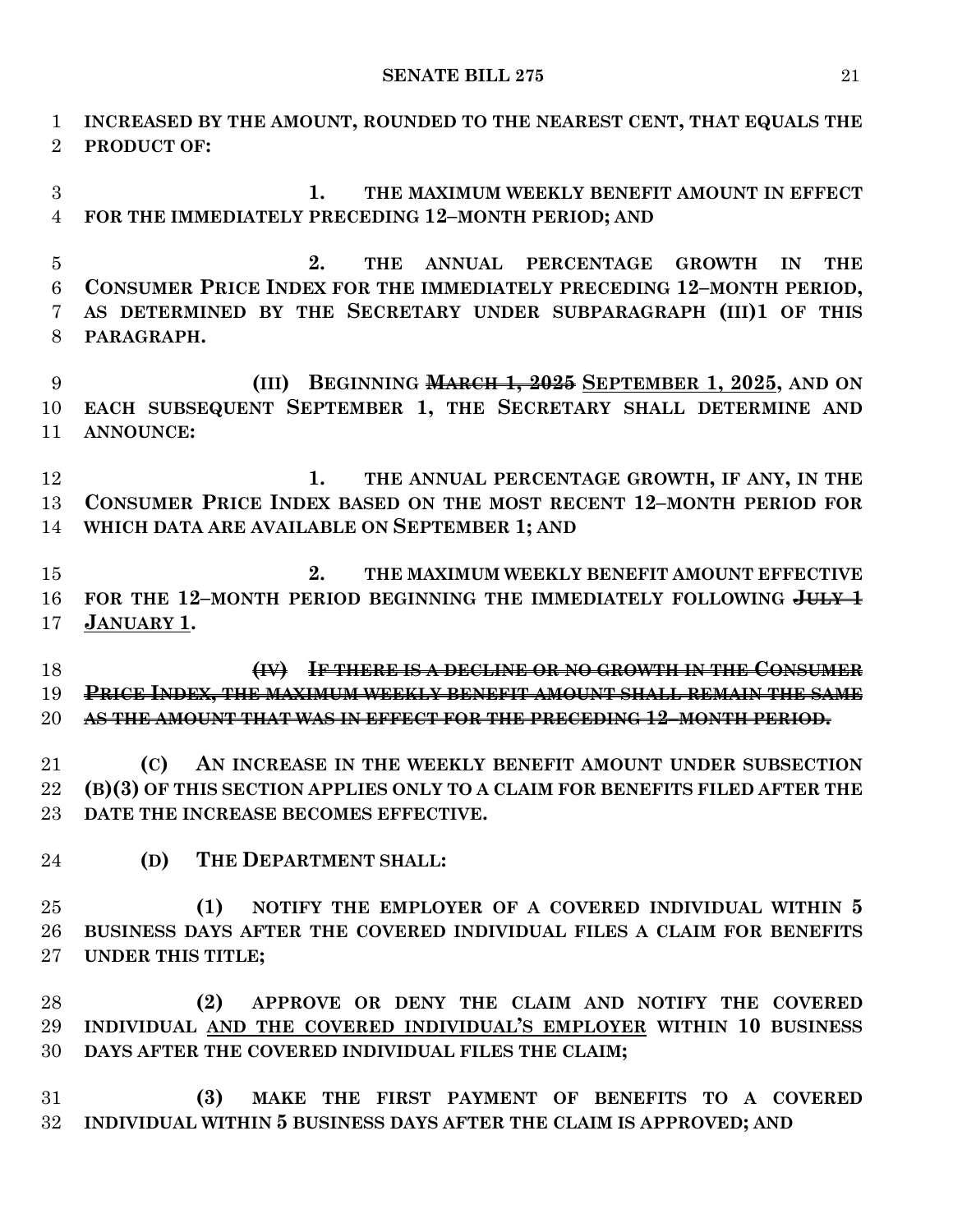**(4) MAKE SUBSEQUENT PAYMENTS EVERY 2 WEEKS UNTIL THE BENEFIT PERIOD ENDS.**

 **(E) (1) IN THIS SUBSECTION, "BOARD" MEANS THE BOARD OF PUBLIC WORKS.**

 **(2) SUBJECT TO PARAGRAPH (4) OF THIS SUBSECTION, ON OR BEFORE SEPTEMBER 1 EACH YEAR, BEGINNING IN 2025, THE BOARD SHALL DETERMINE WHETHER THE SEASONALLY ADJUSTED TOTAL EMPLOYMENT FROM THE CURRENT EMPLOYMENT STATISTICS SERIES AS REPORTED BY THE U.S. BUREAU OF LABOR STATISTICS FOR THE MOST RECENT 6–MONTH PERIOD IS NEGATIVE AS COMPARED WITH THE IMMEDIATELY PRECEDING 6–MONTH PERIOD.**

 **(3) (I) SUBJECT TO PARAGRAPH (4) OF THIS SUBSECTION, THE BOARD MAY TEMPORARILY SUSPEND AN INCREASE IN THE MAXIMUM WEEKLY BENEFIT SPECIFIED UNDER SUBSECTION (B)(2)(II) OF THIS SECTION IF THE BOARD DETERMINED UNDER PARAGRAPH (2) OF THIS SUBSECTION THAT THE SEASONALLY ADJUSTED TOTAL EMPLOYMENT IS NEGATIVE.**

 **(II) IF THE SEASONALLY ADJUSTED TOTAL EMPLOYMENT IS NEGATIVE, THE BOARD MAY CONSIDER THE PERFORMANCE OF STATE REVENUES IN THE IMMEDIATELY PRECEDING 6 MONTHS, AS REPORTED BY THE OFFICE OF THE COMPTROLLER, IN DETERMINING WHETHER TO TEMPORARILY SUSPEND AN INCREASE TO THE MAXIMUM WEEKLY BENEFIT SPECIFIED UNDER SUBSECTION (B)(2)(II) OF THIS SECTION.**

 **(4) IF THE BOARD TEMPORARILY SUSPENDS AN INCREASE TO THE MAXIMUM WEEKLY BENEFIT SPECIFIED UNDER SUBSECTION (B)(2)(II)2 OF THIS SECTION:**

 **(I) THE MAXIMUM WEEKLY BENEFIT IN EFFECT FOR THE PERIOD BEGINNING THE FOLLOWING JANUARY 1 SHALL REMAIN THE SAME AS THE RATE THAT WAS IN EFFECT FOR THE IMMEDIATELY PRECEDING 12–MONTH PERIOD; AND**

# **(II) THE BOARD SHALL NOTIFY THE SECRETARY THAT THE MAXIMUM WEEKLY BENEFIT INCREASE FOR THE PERIOD BEGINNING THE FOLLOWING JANUARY 1 IS SUSPENDED FOR 1 YEAR.**

 **(F) THE DEPARTMENT SHALL NOTIFY EACH EMPLOYER OF THE INCREASE TO THE MAXIMUM WEEKLY BENEFIT SPECIFIED UNDER SUBSECTION (B)(2)(II) OF THIS SECTION.**

**8.3–705.**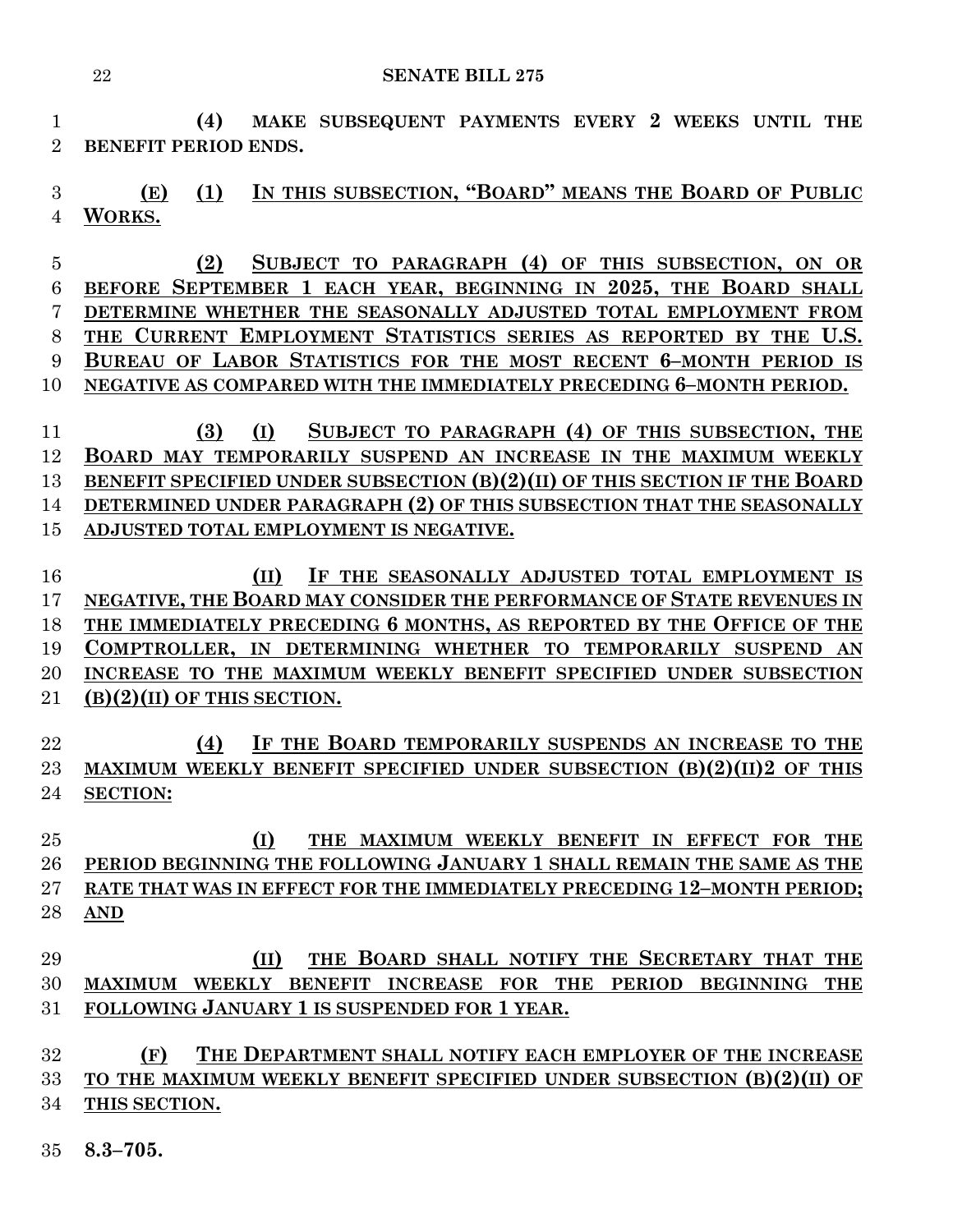**(A) IF THE INTERNAL REVENUE SERVICE DETERMINES THAT BENEFITS PAID UNDER THIS SUBTITLE ARE SUBJECT TO FEDERAL INCOME TAX, AT THE TIME A COVERED INDIVIDUAL FILES A NEW CLAIM FOR BENEFITS, THE DEPARTMENT SHALL NOTIFY THE COVERED INDIVIDUAL THAT:**

 **(1) THE INTERNAL REVENUE SERVICE HAS DETERMINED THAT THE BENEFITS ARE SUBJECT TO FEDERAL INCOME TAX;**

 **(2) THERE ARE REQUIREMENTS REGARDING ESTIMATED TAX PAYMENTS;**

 **(3) THE COVERED INDIVIDUAL MAY ELECT TO HAVE FEDERAL INCOME TAX DEDUCTED AND WITHHELD FROM THE BENEFITS THAT THE COVERED INDIVIDUAL RECEIVES UNDER THIS TITLE AT THE RATE SPECIFIED IN THE INTERNAL REVENUE CODE; AND**

 **(4) THE COVERED INDIVIDUAL IS ALLOWED TO CHANGE A PREVIOUSLY ELECTED WITHHOLDING STATUS.**

 **(B) (1) IF A COVERED INDIVIDUAL ELECTS TO HAVE FEDERAL INCOME TAX DEDUCTED AND WITHHELD UNDER SUBSECTION (A)(3) OF THIS SECTION, THE DEPARTMENT SHALL DEDUCT AND WITHHOLD AN AMOUNT AT THE RATE SPECIFIED IN THE INTERNAL REVENUE CODE IN A MANNER REQUIRED BY THE INTERNAL REVENUE SERVICE.**

 **(2) IF THE DEPARTMENT DEDUCTS AND WITHHOLDS FEDERAL INCOME TAX UNDER PARAGRAPH (1) OF THIS SUBSECTION, THE AMOUNT DEDUCTED AND WITHHELD SHALL REMAIN IN THE FUND UNTIL IT IS TRANSFERRED TO THE INTERNAL REVENUE SERVICE AS A PAYMENT OF INCOME TAX.**

**8.3–706.**

 **(A) AN EMPLOYER MAY SATISFY THE REQUIREMENTS OF THIS TITLE THROUGH A PRIVATE EMPLOYER PLAN CONSISTING OF EMPLOYER–PROVIDED BENEFITS, INSURANCE, OR A COMBINATION OF BOTH IF THE PRIVATE EMPLOYER PLAN IS OFFERED TO ALL OF THE EMPLOYER'S ELIGIBLE EMPLOYEES AND MEETS OR EXCEEDS THE RIGHTS, PROTECTIONS, AND BENEFITS PROVIDED TO A COVERED EMPLOYEE UNDER THIS TITLE.**

 **(B) A PRIVATE EMPLOYER PLAN SHALL BE FILED WITH THE DEPARTMENT FOR APPROVAL.**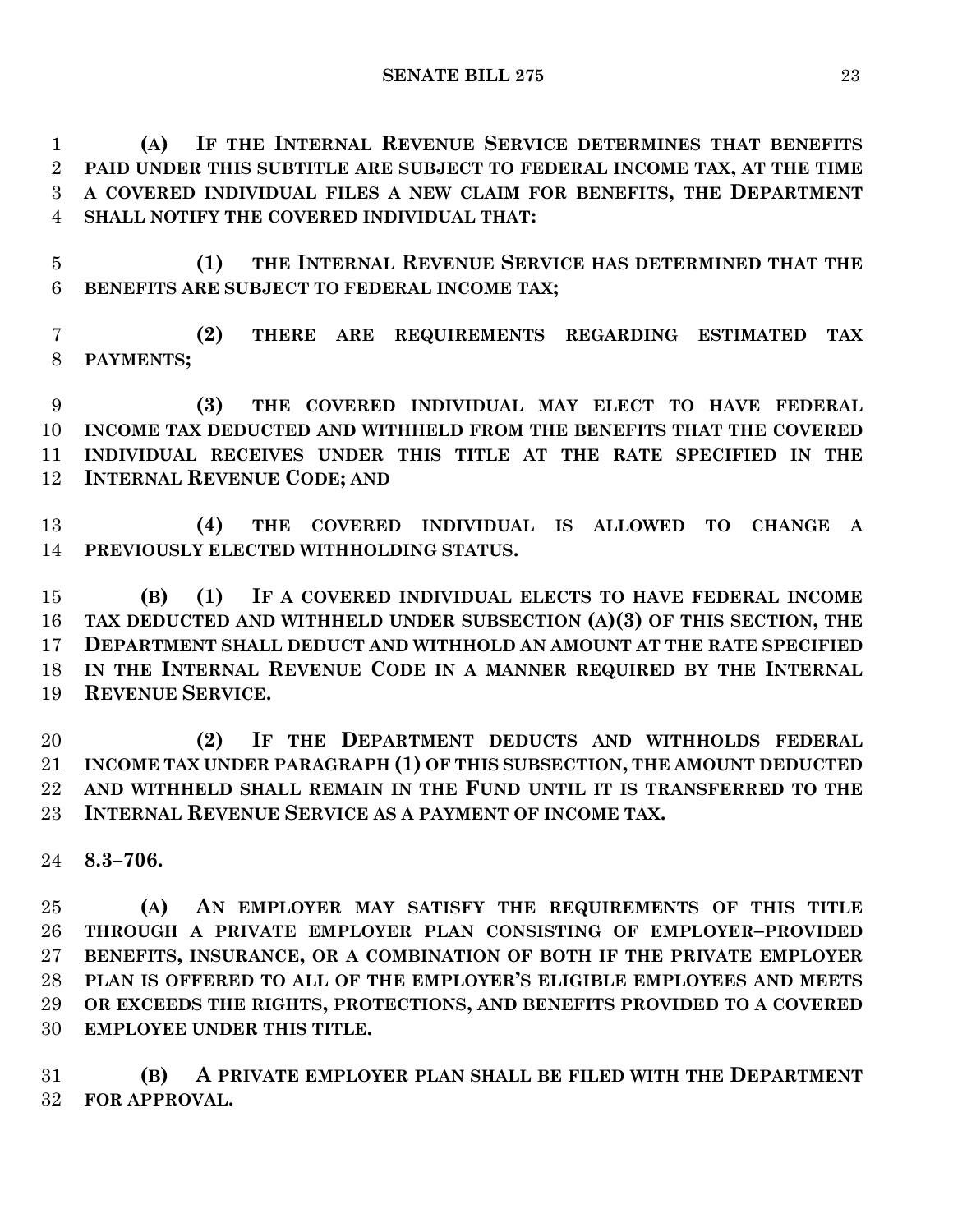**(C) AN EMPLOYER THAT PROVIDES COVERED EMPLOYEES WITH A PRIVATE EMPLOYER PLAN AND AN EMPLOYEE THAT IS COVERED BY A PRIVATE EMPLOYER PLAN ARE EXEMPT FROM THE CONTRIBUTIONS REQUIRED UNDER SUBTITLE 6 OF THIS TITLE.**

**8.3–707.**

 **(A) THIS SECTION DOES NOT APPLY TO AN EMPLOYER WHO IS AN INDIVIDUAL WITH A DEVELOPMENTAL DISABILITY, AND WHO SELF–DIRECTS SERVICES UNDER THE MARYLAND MEDICAID HOME– AND COMMUNITY–BASED SERVICES WAIVER PROGRAM.**

 **(B) IF EXCEPT AS PROVIDED IN SUBSECTION (C)(2) OF THIS SECTION, IF A COVERED INDIVIDUAL RECEIVES BENEFITS UNDER THIS TITLE OR TAKES LEAVE FROM WORK FOR WHICH BENEFITS MAY BE PAID UNDER THIS TITLE, THE EMPLOYER OF THE COVERED INDIVIDUAL SHALL, ON THE EXPIRATION OF THE LEAVE, RESTORE THE COVERED INDIVIDUAL TO AN EQUIVALENT POSITION OF EMPLOYMENT.**

**(C) AN EMPLOYER MAY:**

# **(1) DURING A PERIOD OF LEAVE FROM WORK FOR WHICH BENEFITS MAY BE PAID UNDER THIS TITLE, TERMINATE EMPLOYMENT OF THE COVERED INDIVIDUAL TAKING THE LEAVE ONLY FOR CAUSE; AND**

- **(2) DENY RESTORATION OF A COVERED INDIVIDUAL'S POSITION OF EMPLOYMENT UNDER SUBSECTION (B) OF THIS SECTION IF:**
- **(I) THE DENIAL IS NECESSARY TO PREVENT SUBSTANTIAL AND GRIEVOUS ECONOMIC INJURY TO THE OPERATIONS OF THE EMPLOYER;**

 **(II) THE EMPLOYER NOTIFIES THE COVERED INDIVIDUAL OF THE INTENT OF THE EMPLOYER TO DENY RESTORATION OF THE COVERED INDIVIDUAL'S POSITION OF EMPLOYMENT AT THE TIME THE EMPLOYER DETERMINES THE ECONOMIC INJURY WOULD OCCUR; AND**

- **(III) IF THE LEAVE HAS ALREADY BEGUN IN A CASE OF LEAVE FROM WORK FOR WHICH BENEFITS MAY BE PAID UNDER THIS TITLE, THE COVERED INDIVIDUAL ELECTS NOT TO RETURN TO EMPLOYMENT AFTER RECEIVING NOTICE OF THE EMPLOYER'S INTENTION TO DENY RESTORATION OF THE COVERED INDIVIDUAL'S POSITION OF EMPLOYMENT.**
- **8.3–708.**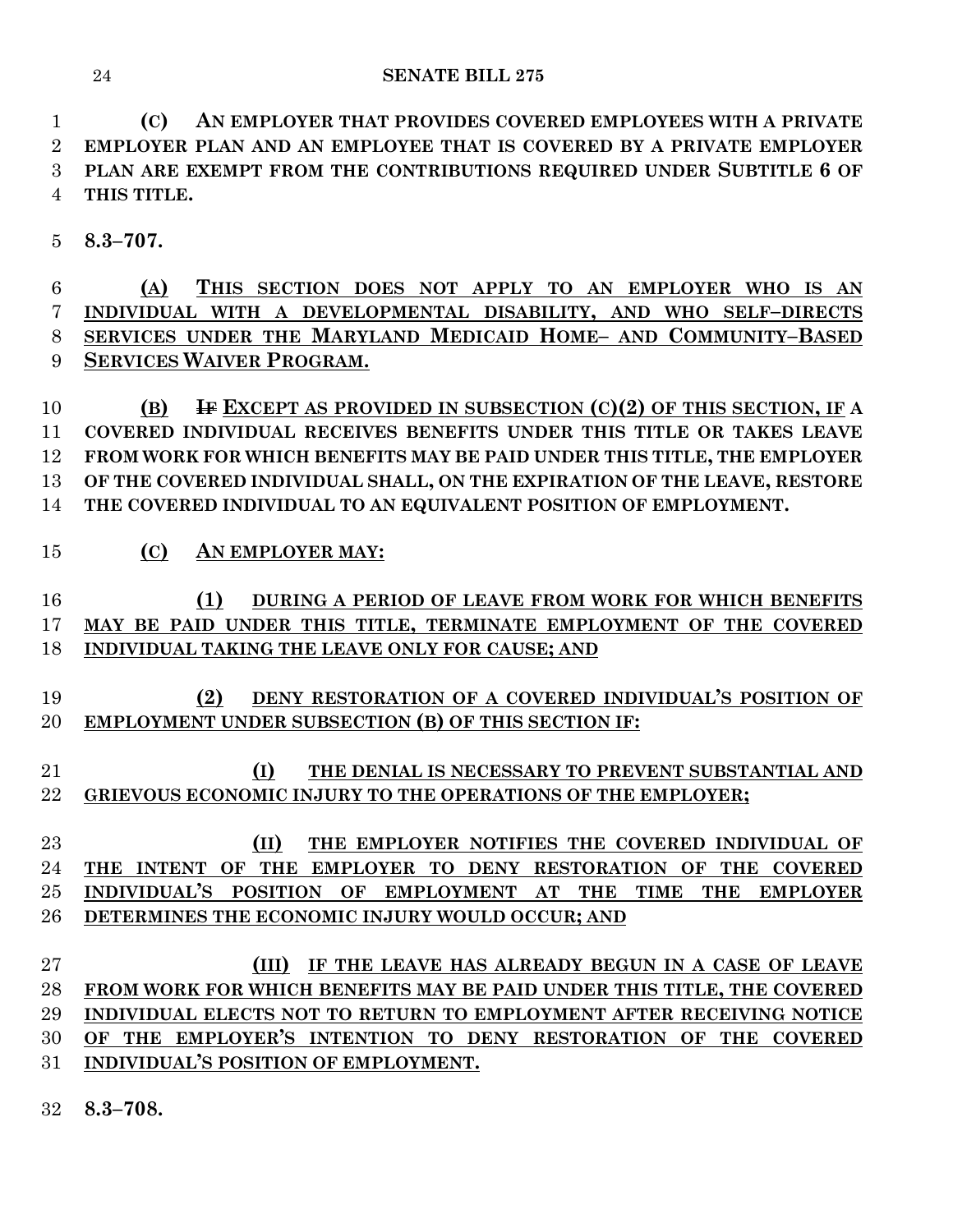**IF A COVERED INDIVIDUAL IS RECEIVING BENEFITS UNDER THIS TITLE OR IS TAKING LEAVE FOR WHICH BENEFITS MAY BE PAID UNDER THIS TITLE, THE EMPLOYER OF THE COVERED INDIVIDUAL SHALL CONTINUE ANY EMPLOYMENT HEALTH BENEFITS IN THE SAME MANNER AS REQUIRED UNDER TITLE 3, SUBTITLE 12 OF THIS ARTICLE MAINTENANCE OF HEALTH BENEFITS IN THE FEDERAL FAMILY AND MEDICAL LEAVE ACT FOR THE TIME PERIOD THAT THE COVERED INDIVIDUAL IS ABSENT FROM WORK OR RECEIVING BENEFITS UNDER THIS TITLE.**

**SUBTITLE 8. NOTICE TO EMPLOYEES.**

**8.3–801.**

 **(A) AN EMPLOYER SHALL PROVIDE WRITTEN NOTICE TO EACH EMPLOYEE OF THE RIGHTS AND DUTIES OF AN EMPLOYEE UNDER THIS TITLE AT THE TIME OF HIRE AND ANNUALLY THEREAFTER.**

 **(B) (1) WHEN AN EMPLOYEE REQUESTS LEAVE UNDER THIS TITLE, OR WHEN AN EMPLOYER KNOWS THAT AN EMPLOYEE'S LEAVE MAY BE FOR A REASON UNDER § 8.3–302 OF THIS TITLE, THE EMPLOYER SHALL NOTIFY THE EMPLOYEE OF THE EMPLOYEE'S ELIGIBILITY TO TAKE LEAVE FOR WHICH BENEFITS MAY BE PAID UNDER THIS TITLE WITHIN 5 BUSINESS DAYS.**

 **(2) THE NOTICE PROVIDED UNDER PARAGRAPH (1) OF THIS SUBSECTION SHALL INCLUDE:**

 **(I) THE RIGHT OF AN ELIGIBLE EMPLOYEE TO RECEIVE PROGRAM BENEFITS UNDER THIS TITLE;**

**(II) THE PROCEDURE FOR FILING A CLAIM FOR BENEFITS;**

 **(III) AN ELIGIBLE EMPLOYEE'S RESPONSIBILITIES WITH RESPECT TO PROVIDING NOTIFICATION PRIOR TO THE COMMENCEMENT OF LEAVE AND ANY PENALTIES FOR FAILING TO DO SO;**

 **(IV) THE RIGHT OF AN EMPLOYEE TO FILE A COMPLAINT FOR ALLEGED VIOLATIONS OF THIS TITLE;**

 **(V) THE RIGHT OF AN ELIGIBLE EMPLOYEE TO JOB PROTECTION; AND**

 **(VI) A DESCRIPTION OF THE PROHIBITED ACTS, PENALTIES, AND COMPLAINT PROCEDURES UNDER SUBTITLE 9 OF THIS TITLE.**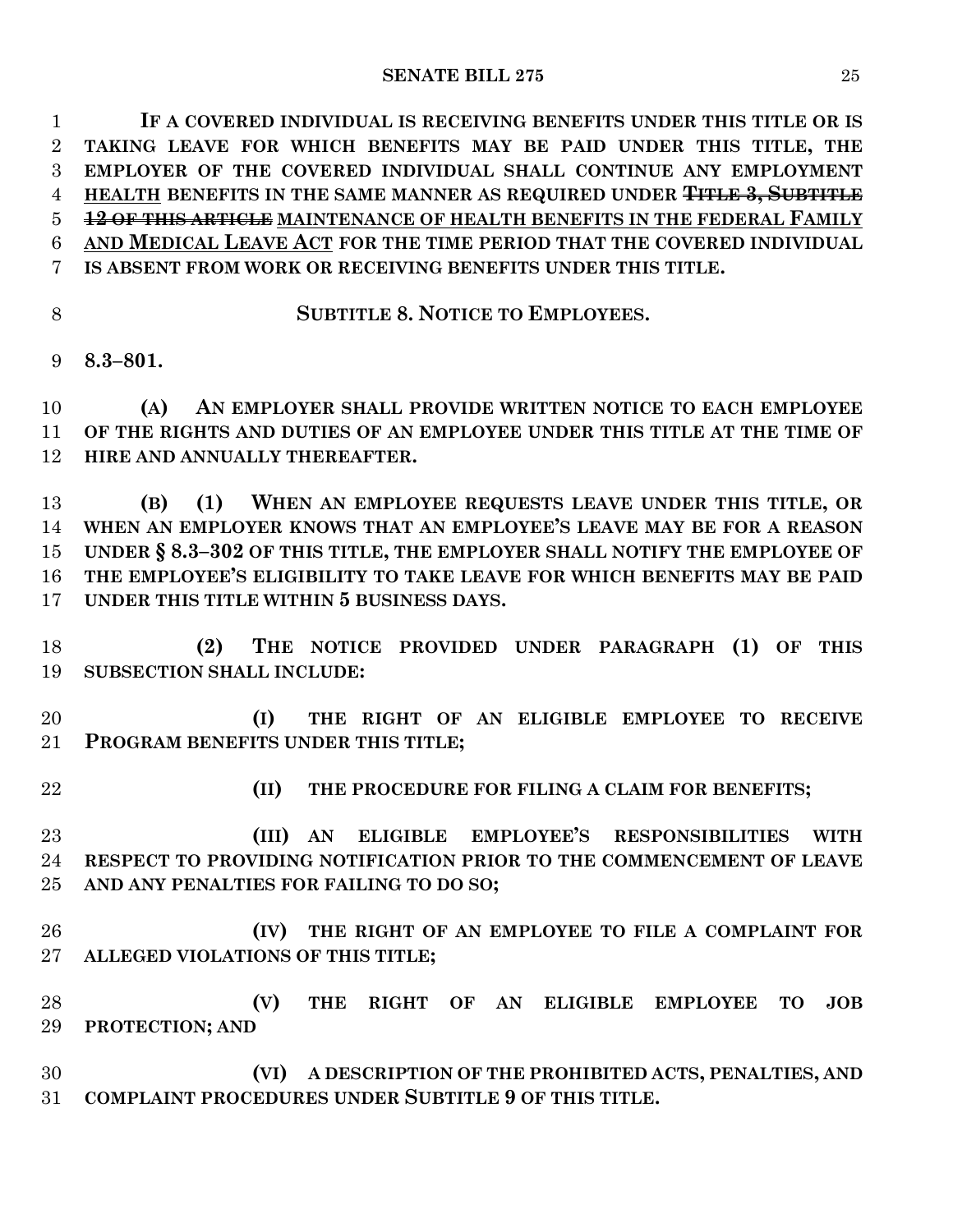**(C) THE NOTICES REQUIRED UNDER THIS SUBTITLE SHALL BE PROVIDED IN ACCORDANCE WITH REGULATIONS ADOPTED BY THE SECRETARY.**

**SUBTITLE 9. PROHIBITED ACTS; PENALTIES.**

**8.3–901.**

 **(A) IF AN INDIVIDUAL WILLFULLY MAKES A FALSE STATEMENT OR MISREPRESENTATION REGARDING A MATERIAL FACT OR WILLFULLY FAILS TO REPORT A MATERIAL FACT TO OBTAIN BENEFITS UNDER THIS TITLE, THE INDIVIDUAL IS DISQUALIFIED FROM RECEIVING BENEFITS FOR 1 YEAR.**

 **(B) IF AN EMPLOYER WILLFULLY MAKES OR CAUSES TO BE MADE A FALSE STATEMENT OR WILLFULLY FAILS TO REPORT A MATERIAL FACT REGARDING A CLAIM FOR BENEFITS BY AN EMPLOYEE, THE EMPLOYER IS SUBJECT TO A CIVIL PENALTY OF UP TO \$1,000 FOR EACH OCCURRENCE.**

- **(C) AN EMPLOYER MAY NOT WILLFULLY:**
- 

**(1) FAIL OR REFUSE TO PAY CONTRIBUTIONS TO THE FUND; OR** 

 **(2) TAKE DEDUCTIONS FROM THE WAGES OF AN EMPLOYEE TO PAY ANY PORTION OF THE EMPLOYER CONTRIBUTIONS DUE FROM THE EMPLOYER.**

**8.3–902.**

 **(A) THE DEPARTMENT MAY SEEK REPAYMENT OF BENEFITS FROM AN INDIVIDUAL WHO RECEIVED BENEFITS UNDER THIS TITLE IF:**

 **(1) THE BENEFITS WERE PAID ERRONEOUSLY OR AS A RESULT OF WILLFUL MISREPRESENTATION BY THE INDIVIDUAL; OR**

 **(2) A CLAIM FOR BENEFITS UNDER THIS TITLE IS REJECTED AFTER THE BENEFITS WERE PAID.**

 **(B) THE SECRETARY MAY WAIVE IN WHOLE OR IN PART THE REPAYMENT OF BENEFITS UNDER SUBSECTION (A) OF THIS SECTION IF:**

 **(1) THE ERROR IN PAYMENT WAS NOT DUE TO ANY FALSE STATEMENT, NONDISCLOSURE OF MATERIAL FACT, OR MISREPRESENTATION BY A COVERED INDIVIDUAL; OR**

 **(2) THE REPAYMENT WOULD BE AGAINST EQUITY AND GOOD CONSCIENCE OR ADMINISTRATIVE EFFICIENCY.**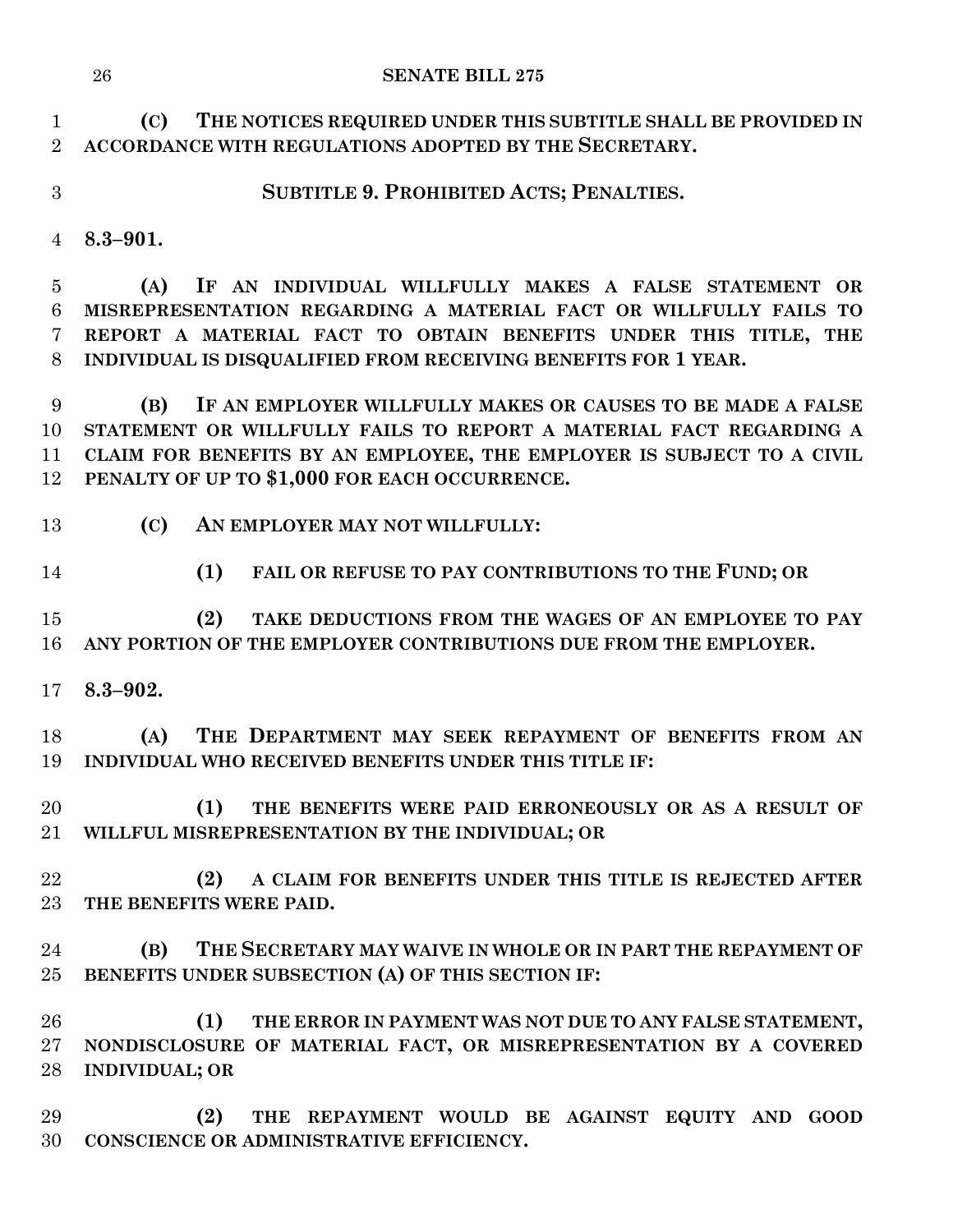**8.3–903.**

 **IF AN EMPLOYER FAILS TO PAY THE CONTRIBUTIONS DUE TO THE FUND, THE SECRETARY MAY, IN ACCORDANCE WITH § 8.3–404 OF THIS TITLE:**

**(1) ASSESS THE AMOUNT OF CONTRIBUTIONS AND INTEREST DUE;**

 **(2) MAKE AN ADDITIONAL ASSESSMENT IN AN AMOUNT NOT TO EXCEED TWO TIMES THE CONTRIBUTIONS WITHHELD, AS A PENALTY FOR FAILURE TO PAY THE CONTRIBUTIONS DUE; AND**

 **(3) ORDER AN AUDIT OF THE EMPLOYER FOR THE IMMEDIATELY FOLLOWING FISCAL YEAR TO INVESTIGATE AND DETERMINE COMPLIANCE WITH THIS TITLE AND TITLES 3, 8, AND 9 OF THIS ARTICLE.**

**8.3–904.**

 **A PERSON MAY NOT DISCHARGE, DEMOTE, OR OTHERWISE DISCRIMINATE OR TAKE ADVERSE ACTION AGAINST A COVERED INDIVIDUAL BECAUSE THE COVERED INDIVIDUAL HAS:**

 **(1) FILED FOR, APPLIED FOR, OR RECEIVED BENEFITS, OR TAKEN FAMILY OR MEDICAL LEAVE FOR WHICH BENEFITS MAY BE PAID UNDER THIS TITLE;**

 **(2) INQUIRED ABOUT THE RIGHTS AND RESPONSIBILITIES UNDER THIS TITLE;**

 **(3) COMMUNICATED TO THE PERSON AN INTENT TO FILE A CLAIM, A COMPLAINT, OR AN APPEAL UNDER THIS TITLE; OR**

 **(4) TESTIFIED OR INTENDS TO TESTIFY OR OTHERWISE HAS ASSISTED IN A PROCEEDING UNDER THIS TITLE.**

**8.3–905.**

 **(A) (1) AN EMPLOYEE ALLEGING A VIOLATION OF THIS SUBTITLE MAY FILE A COMPLAINT WITH THE SECRETARY TO RECOVER LOST WAGES AND DAMAGES EQUAL TO THE AMOUNT OF WAGES, SALARY, EMPLOYMENT BENEFITS, OR OTHER COMPENSATION DENIED OR LOST, AND APPROPRIATE PUNITIVE DAMAGES.**

 **(2) A COMPLAINT UNDER THIS SUBSECTION MAY ALSO SEEK APPROPRIATE RELIEF INCLUDING REINSTATEMENT OR THE HIRING OF EMPLOYEES WITH OR WITHOUT BACK PAY.**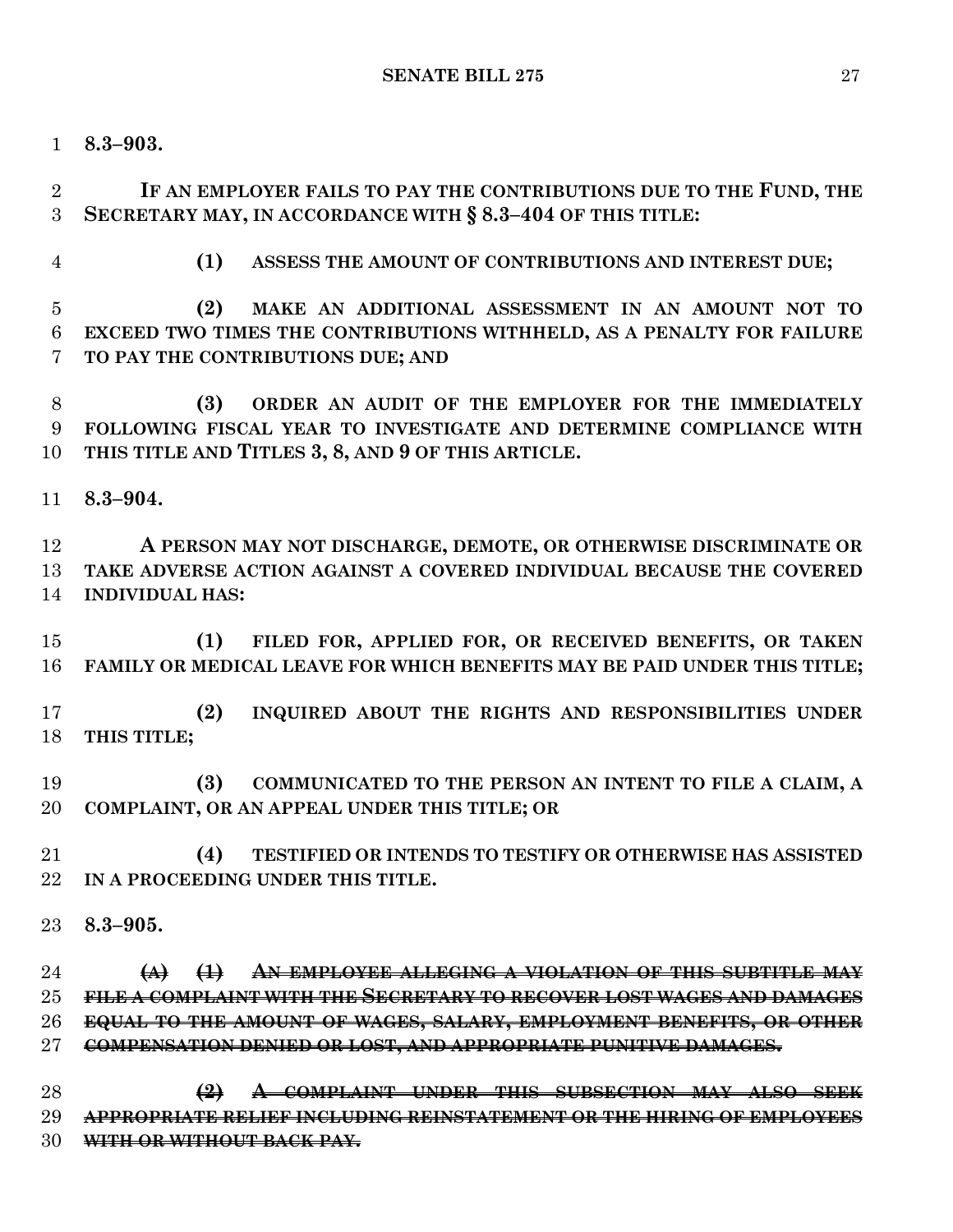**(B) THIS SECTION DOES NOT DEPRIVE A PRIVATE RIGHT OR CAUSE OF ACTION TO ANY EMPLOYEE FOR VIOLATIONS OF § 8.3–904 OF THIS SUBTITLE OR § 8.3–707 OF THIS TITLE.**

**8.3–906.**

 **(A) (1) NOTWITHSTANDING ANY ADMINISTRATIVE REMEDY AVAILABLE UNDER § 8.3–905 OF THIS SUBTITLE, AN EMPLOYEE MAY BRING AN ACTION AGAINST AN EMPLOYER FOR VIOLATIONS OF § 8.3–904 OF THIS SUBTITLE OR § 8.3–707 OR § 8.3–708 OF THIS TITLE TO RECOVER LOST WAGES AND DAMAGES EQUAL TO THE AMOUNT OF WAGES, SALARY, EMPLOYMENT BENEFITS, OR OTHER COMPENSATION DENIED OR LOST, AND APPROPRIATE PUNITIVE DAMAGES.**

 **(2) AN ACTION UNDER THIS SUBSECTION MAY SEEK INJUNCTIVE AND OTHER APPROPRIATE EQUITABLE RELIEF INCLUDING REINSTATEMENT OR THE HIRING OF EMPLOYEES WITH OR WITHOUT BACK PAY.**

 **(B) ON A FINDING THAT AN EMPLOYEE IS ENTITLED TO JUDGMENT IN AN ACTION UNDER SUBSECTION (A) OF THIS SECTION, THE COURT SHALL ALLOW AGAINST THE EMPLOYER REASONABLE ATTORNEY'S FEES AND OTHER COSTS.**

 **(A) IF AN EMPLOYEE BELIEVES THAT AN EMPLOYER HAS VIOLATED THIS TITLE, THE EMPLOYEE MAY FILE A WRITTEN COMPLAINT WITH THE SECRETARY.**

 **(B) (1) WITHIN 90 DAYS AFTER THE RECEIPT OF A WRITTEN COMPLAINT, THE SECRETARY SHALL CONDUCT AN INVESTIGATION AND ATTEMPT TO RESOLVE THE ISSUE INFORMALLY THROUGH MEDIATION.**

 **(2) (I) IF THE SECRETARY IS UNABLE TO RESOLVE AN ISSUE THROUGH MEDIATION DURING THE PERIOD STATED IN PARAGRAPH (1) OF THIS SUBSECTION AND THE SECRETARY DETERMINES THAT AN EMPLOYER HAS VIOLATED THIS SUBTITLE, THE SECRETARY SHALL ISSUE AN ORDER.**

 **(II) AN ORDER ISSUED UNDER SUBPARAGRAPH (I) OF THIS PARAGRAPH:**

**1. SHALL DESCRIBE THE VIOLATION;**

 **2. SHALL DIRECT, IF APPROPRIATE, THE RECOVERY OF LOST WAGES AND DAMAGES EQUAL TO THE AMOUNT OF WAGES, SALARY, EMPLOYMENT BENEFITS, OR OTHER COMPENSATION DENIED OR LOST, AND ANY ACTUAL ECONOMIC DAMAGES;**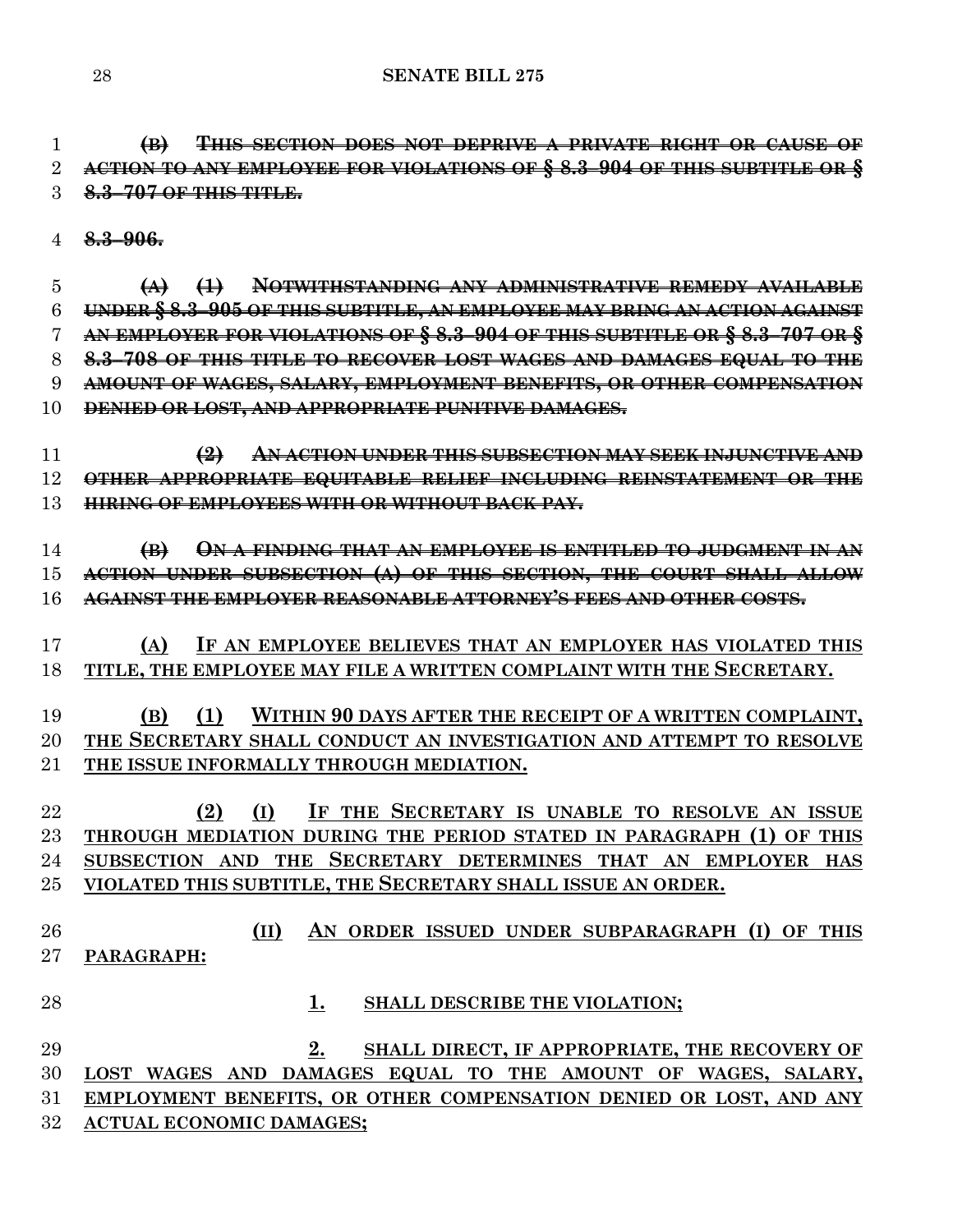| 1               | SECRETARY'S DISCRETION, SEEK<br>3.<br><b>THE</b><br>MAY, IN             |
|-----------------|-------------------------------------------------------------------------|
| $\overline{2}$  | REINSTATEMENT OR THE HIRING OF EMPLOYEES WITH OR WITHOUT BACK PAY; AND  |
|                 |                                                                         |
| 3               | MAY, IN THE COMMISSIONER'S DISCRETION, ASSESS A<br>4.                   |
| 4               | CIVIL PENALTY OF UP TO \$1,000 FOR EACH EMPLOYEE FOR WHOM THE EMPLOYER  |
| 5               | IS NOT IN COMPLIANCE WITH THIS TITLE.                                   |
|                 |                                                                         |
| $6\phantom{.}6$ | (3)<br>THE ACTIONS TAKEN UNDER PARAGRAPHS (1) AND (2) OF THIS           |
| 7               | SUBSECTION ARE SUBJECT TO THE HEARING AND NOTICE REQUIREMENTS OF TITLE  |
| 8               | 10, SUBTITLE 2 OF THE STATE GOVERNMENT ARTICLE.                         |
|                 |                                                                         |
| 9               | (1)<br>WITHIN 30 DAYS AFTER THE SECRETARY ISSUES AN ORDER, AN<br>(C)    |
| 10              | <b>EMPLOYER SHALL COMPLY WITH THE ORDER.</b>                            |
|                 |                                                                         |
| 11              | (2)<br>IF AN EMPLOYER DOES NOT COMPLY WITH AN ORDER WITHIN THE          |
| 12              | TIME PERIOD STATED IN PARAGRAPH (1) OF THIS SUBSECTION:                 |
|                 |                                                                         |
| 13              | (I)<br>THE SECRETARY MAY:                                               |
|                 |                                                                         |
| 14              | WITH THE WRITTEN CONSENT OF THE EMPLOYEE, ASK                           |
| 15              | THE ATTORNEY GENERAL TO BRING AN ACTION ON BEHALF OF THE EMPLOYEE IN    |
| 16              | THE COUNTY WHERE THE EMPLOYER IS LOCATED; OR                            |
|                 |                                                                         |
| 17              | 2.<br>BRING AN ACTION TO ENFORCE THE ORDER FOR THE                      |
| 18              | CIVIL PENALTY IN THE COUNTY WHERE THE EMPLOYER IS LOCATED; AND          |
| 19              | (II)<br>WITHIN 3 YEARS AFTER THE DATE OF THE ORDER, AN                  |
| 20              | EMPLOYEE MAY BRING A CIVIL ACTION TO ENFORCE THE ORDER IN THE COUNTY    |
| 21              | WHERE THE EMPLOYER IS LOCATED.                                          |
|                 |                                                                         |
| $22\,$          | (3)<br>IF AN EMPLOYEE PREVAILS IN AN ACTION BROUGHT UNDER               |
| 23              | PARAGRAPH (2)(II) OF THIS SUBSECTION TO ENFORCE AN ORDER, THE COURT MAY |
| 24              | <b>AWARD:</b>                                                           |
|                 |                                                                         |
| 25              | THREE TIMES THE VALUE OF THE EMPLOYEE'S LOST WAGES<br>(I)               |
| 26              | AND DAMAGES EQUAL TO THE AMOUNT OF WAGES, SALARY, EMPLOYMENT            |
| $27\,$          | BENEFITS, OR OTHER COMPENSATION DENIED OR LOST;                         |
|                 |                                                                         |
| 28              | (II)<br>PUNITIVE DAMAGES IN AN AMOUNT TO BE DETERMINED BY               |
| 29              | THE COURT:                                                              |
|                 |                                                                         |
| 30              | REASONABLE COUNSEL FEES AND OTHER COSTS;<br>(III)                       |
|                 |                                                                         |
| 31              | INJUNCTIVE RELIEF, IF APPROPRIATE; AND<br>(IV)                          |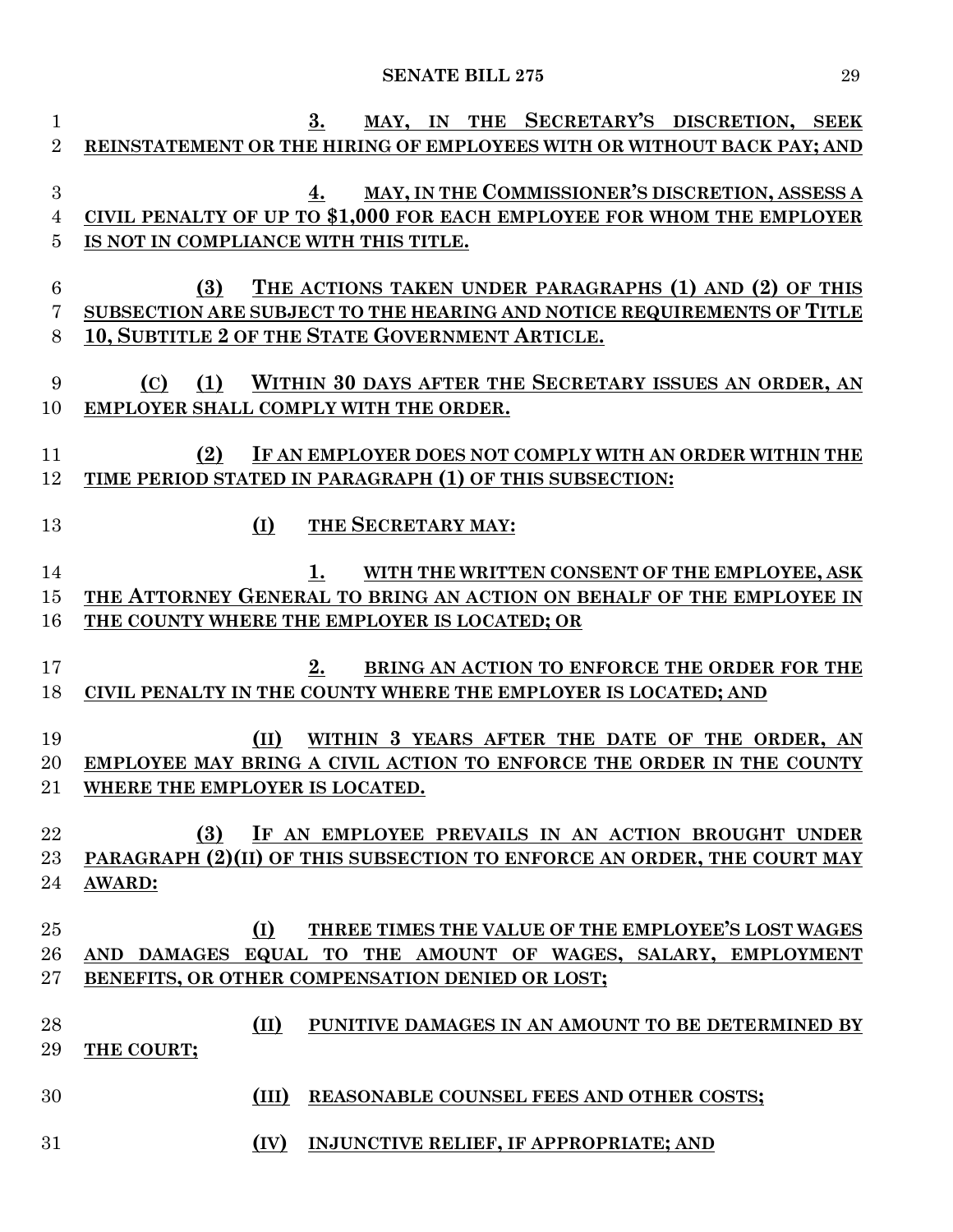**(V) ANY OTHER RELIEF THAT THE COURT DEEMS APPROPRIATE.**

**8.3–907. 8.3–906.**

 **(A) (1) THE SECRETARY SHALL ESTABLISH A SYSTEM FOR APPEALS BY COVERED INDIVIDUALS IN THE CASE OF DENIAL OF BENEFITS UNDER THIS TITLE.**

 **(2) THE SECRETARY MAY USE THE PROCEDURES UNDER § 8–806 OF THIS ARTICLE FOR THE SYSTEM REQUIRED UNDER PARAGRAPH (1) OF THIS SUBSECTION.**

 **(B) JUDICIAL REVIEW OF ANY DECISION WITH RESPECT TO BENEFITS UNDER THIS TITLE SHALL BE ALLOWED IN A COURT OF COMPETENT JURISDICTION AFTER AN AGGRIEVED PARTY HAS EXHAUSTED ALL ADMINISTRATIVE REMEDIES ESTABLISHED BY THE SECRETARY UNDER THIS TITLE.**

 **(C) THE SECRETARY SHALL IMPLEMENT PROCEDURES TO ENSURE CONFIDENTIALITY OF ALL INFORMATION RELATED TO ANY CLAIMS FILED OR APPEALS TAKEN TO THE MAXIMUM EXTENT ALLOWED BY LAW.**

**SUBTITLE 10. SHORT TITLE.**

**8.3–1001.**

 **THIS TITLE MAY BE CITED AS THE MARYLAND FAMILY AND MEDICAL LEAVE INSURANCE PROGRAM.**

# **Article – State Finance and Procurement**

6–226.

 (a) (2) (i) Notwithstanding any other provision of law, and unless inconsistent with a federal law, grant agreement, or other federal requirement or with the terms of a gift or settlement agreement, net interest on all State money allocated by the State Treasurer under this section to special funds or accounts, and otherwise entitled to receive interest earnings, as accounted for by the Comptroller, shall accrue to the General Fund of the State.

 (ii) The provisions of subparagraph (i) of this paragraph do not apply to the following funds:

144. the Health Equity Resource Community Reserve Fund;

**[**and**]**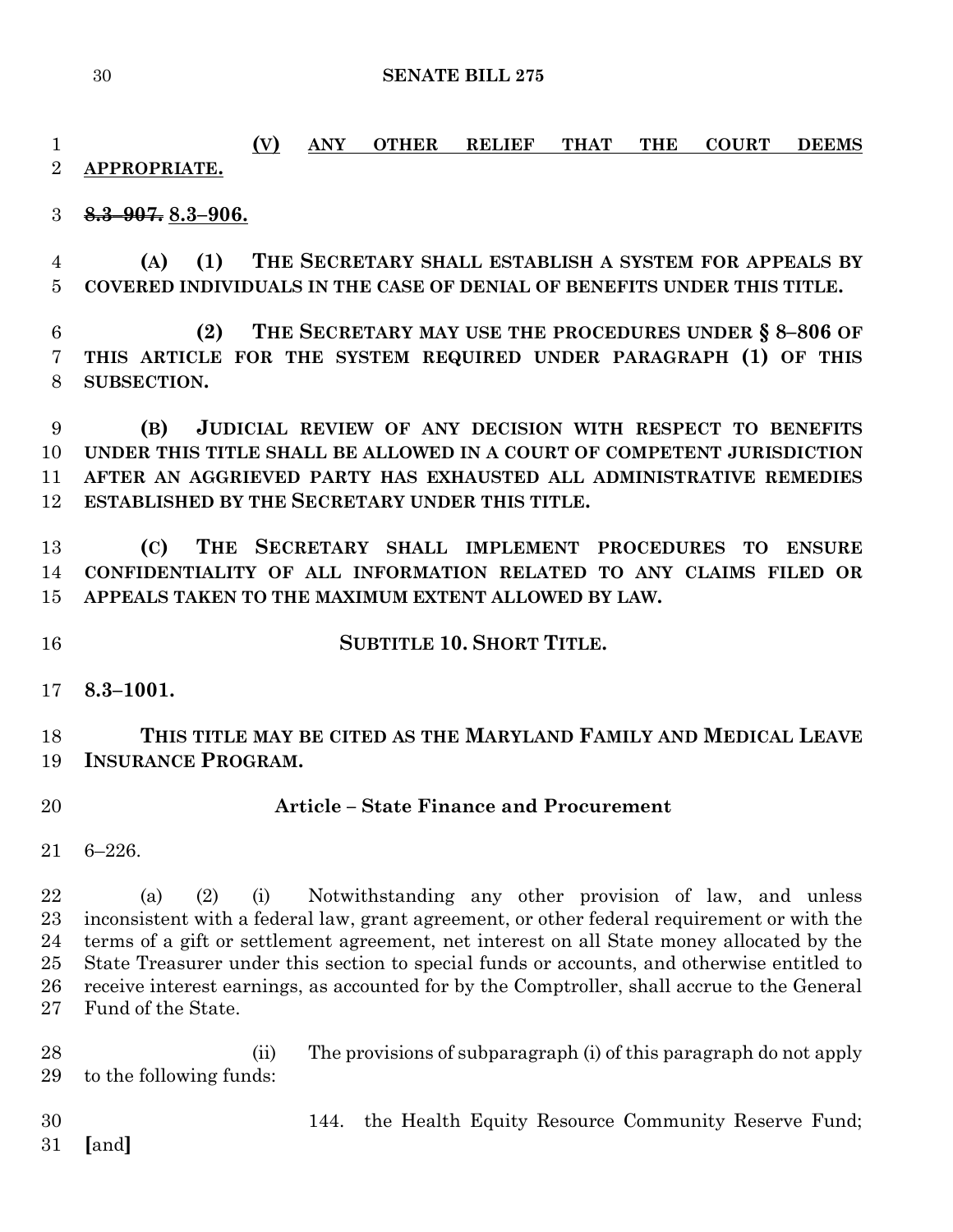145. the Access to Counsel in Evictions Special Fund**; AND 146. THE FAMILY AND MEDICAL LEAVE INSURANCE**  SECTION 2. AND BE IT FURTHER ENACTED, That this Act shall be construed to apply only prospectively and may not be applied or interpreted to have any effect on or application to any collective bargaining agreement entered into before the effective date of SECTION 3. AND BE IT FURTHER ENACTED, That, on or before January 1, 2023, the Maryland Department of Labor shall report to the Senate Finance Committee and the House Economic Matters Committee, in accordance with § 2–1257 of the State Government Article, on whether a covered employee using benefits under the Maryland Family and Medical Leave Insurance Program established under § 8.3–301 of the Labor and Employment Article, as enacted by Section 1 of this Act, is also eligible for Unemployment

 Insurance Benefits under Title 8 of the Labor and Employment Article and the effect that dual eligibility has on employer ratings.

# SECTION 4. AND BE IT FURTHER ENACTED, That the Maryland Department of Labor shall:

**FUND**.

this Act.

### (1) conduct an actuarial study on the cost to:

 (i) maintain the solvency of the Family and Medical Leave Insurance Fund established under § 8.3–501 of the Labor and Employment Article, as enacted by Section 1 of this Act, to pay the benefits to covered individuals under the Maryland Family and Medical Leave Insurance Program established under § 8.3–301 of the Labor and Employment Article, as enacted by Section 1 of this Act; and

- (ii) the State for paying the required contribution for community providers, as described in Section 5 of this Act, under § 8.3–601 of the Labor and Employment Article, as enacted by Section 1 of this Act; and
- (2) on or before October 1, 2022, report the actuary's findings and recommendations to the Senate Finance Committee and the House Economic Matters Committee, in accordance with § 2–1257 of the State Government Article.
- SECTION 5. AND BE IT FURTHER ENACTED, That it is the intent of the General Assembly that the State pay the required contribution under § 8.3–601 of the Labor and Employment Article, as enacted by Section 1 of this Act, to the Family and Medical Leave Insurance Fund established under § 8.3–501 of the Labor and Employment Article, as enacted by Section 1 of this Act, for employers that are community providers that are community–based agencies or programs funded by the Behavioral Health Administration, the Developmental Disabilitites Administration, or the Medical Care Programs